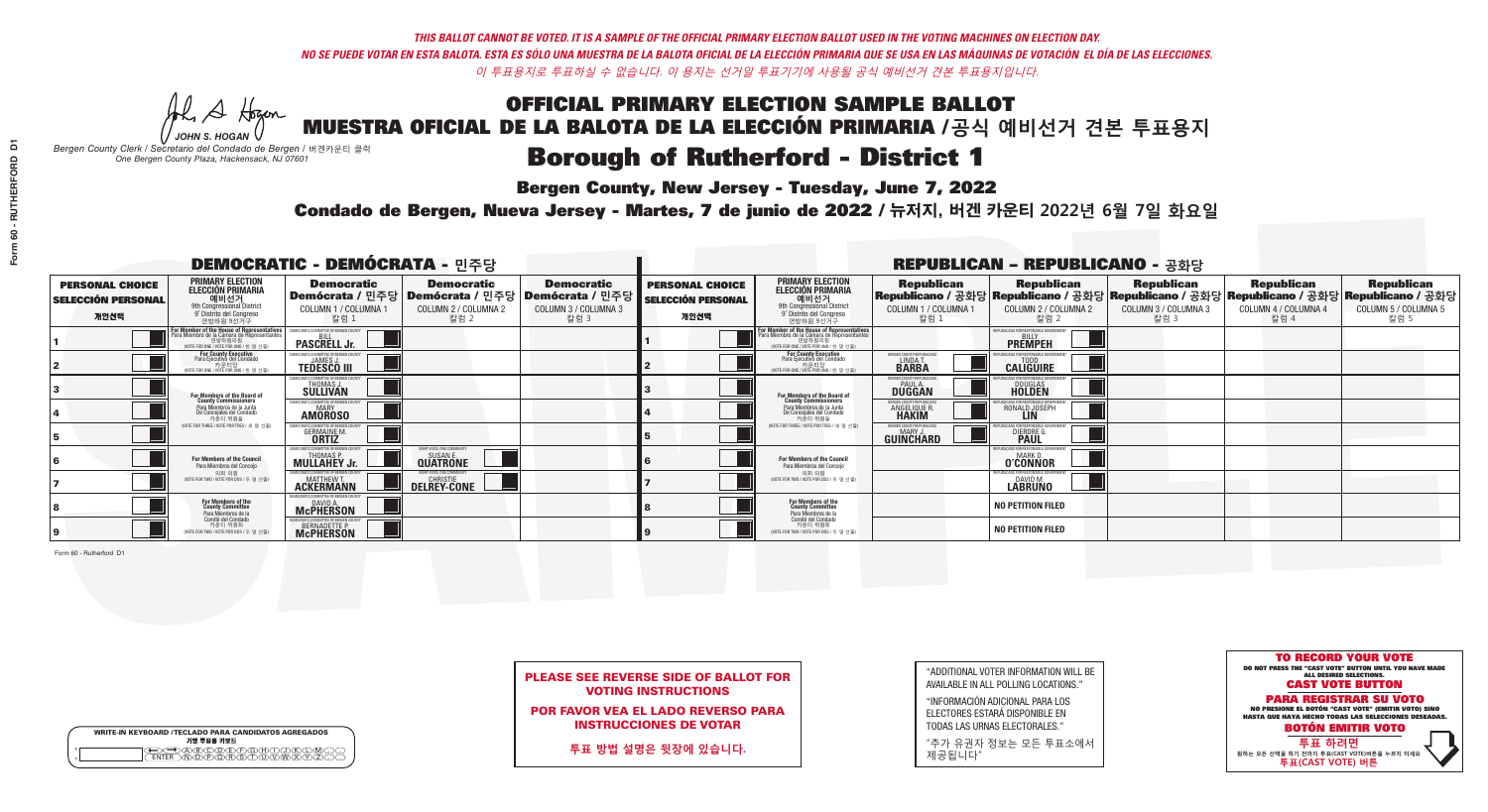A Hogen *JOHN S. HOGAN*

| <b>WRITE-IN KEYBOARD /TECLADO PARA CANDIDATOS AGREGADOS</b><br>기명 투표용 키보드 |  |
|---------------------------------------------------------------------------|--|
| ABODELEAR                                                                 |  |

*Bergen County Clerk / Secretario del Condado de Bergen /* 버겐카운티 클럭 *One Bergen County Plaza, Hackensack, NJ 07601*

### **Borough of Rutherford - District 2**

**Bergen County, New Jersey - Tuesday, June 7, 2022** 

Condado de Bergen, Nueva Jersey - Martes, 7 de junio de 2022 / 뉴저지, 버겐 카운티 2022년 6월 7일 화요일 *One Bergen County Plaza, Hackensack, NJ 07601*



PLEASE SEE REVERSE SIDE OF BALLOT FOR VOTING INSTRUCTIONS

POR FAVOR VEA EL LADO REVERSO PARA INSTRUCCIONES DE VOTAR

**투표 방법 설명은 뒷장에 있습니다.**

"ADDITIONAL VOTER INFORMATION WILL BE AVAILABLE IN ALL POLLING LOCATIONS."

"INFORMACIÓN ADICIONAL PARA LOS ELECTORES ESTARÁ DISPONIBLE EN TODAS LAS URNAS ELECTORALES."

"추가 유권자 정보는 모든 투표소에서 제공됩니다"

| <b>DEMOCRATIC - DEMÓCRATA - 민주당</b>                         |                                                                                                                                               |                                                                  |                                                   |                                                                                                        | <b>REPUBLICAN - REPUBLICANO - 공화당</b>                       |                                                                                                                                               |                                                              |                                                                           |                                                                                                                                                |                                                   |                                                   |
|-------------------------------------------------------------|-----------------------------------------------------------------------------------------------------------------------------------------------|------------------------------------------------------------------|---------------------------------------------------|--------------------------------------------------------------------------------------------------------|-------------------------------------------------------------|-----------------------------------------------------------------------------------------------------------------------------------------------|--------------------------------------------------------------|---------------------------------------------------------------------------|------------------------------------------------------------------------------------------------------------------------------------------------|---------------------------------------------------|---------------------------------------------------|
| <b>PERSONAL CHOICE</b><br><b>SELECCIÓN PERSONAL</b><br>개인선택 | <b>PRIMARY ELECTION</b><br><b>ELECCIÓN PRIMARIA</b><br>예비선거<br>9th Congressional District<br>9° Distrito del Congreso<br>연방하원 9선거구            | <b>Democratic</b><br>COLUMN 1 / COLUMNA 1<br>칼럼 1                | <b>Democratic</b><br>COLUMN 2 / COLUMNA 2<br>칼럼 2 | <b>Democratic</b><br>│Demócrata / 민주당│Demócrata / 민주당│Demócrata / 민주당┃<br>COLUMN 3 / COLUMNA 3<br>칼럼 3 | <b>PERSONAL CHOICE</b><br><b>SELECCIÓN PERSONAL</b><br>개인선택 | <b>PRIMARY ELECTION</b><br><b>ELECCIÓN PRIMARIA</b><br>예비선거<br>9th Congressional District<br>9° Distrito del Congreso<br>연방하원 9선거구            | <b>Republican</b><br>COLUMN 1 / COLUMNA 1<br>칼럼 :            | <b>Republican</b><br>COLUMN 2 / COLUMNA 2<br>칼럼 2                         | <b>Republican</b><br>Republicano / 공화당 Republicano / 공화당 Republicano / 공화당 Republicano / 공화당 Republicano / 공화당<br>COLUMN 3 / COLUMNA 3<br>칼럼 3 | <b>Republican</b><br>COLUMN 4 / COLUMNA 4<br>칼럼 4 | <b>Republican</b><br>COLUMN 5 / COLUMNA 5<br>칼럼 5 |
|                                                             | For Member of the House of Representatives<br>Para Miembro de la Cámara de Representantes<br>연방하원의원<br>(VOTE FOR ONE / VOTE POR UNO / 한 명 선출) | <b>PASCRELL Jr.</b>                                              |                                                   |                                                                                                        |                                                             | For Member of the House of Representatives<br>Para Miembro de la Cámara de Representantes<br>연방하원의원<br>(VOTE FOR ONE / VOTE POR UNO / 한 명 선출) |                                                              | <b>PREMPEH</b>                                                            |                                                                                                                                                |                                                   |                                                   |
|                                                             | For County Executive<br>Para Ejecutivo del Condado<br>가운티장<br>(VOTE FOR ONE / VOTE POR UNO / 한 명 선출)                                          | <b>EMOCRATIC COMMITTEE OF BEBGEN COUNT</b><br><b>TEDESCO III</b> |                                                   |                                                                                                        |                                                             | <b>For County Executive</b><br>Para Ejecutivo del Condado<br>카운티장<br>WOTE FOR ONE / VOTE POR UNO / 한 명 선출                                     | ERGEN COUNTY REPUBLICAN<br>LINDA T.                          | <b>CALIGUIRE</b>                                                          |                                                                                                                                                |                                                   |                                                   |
|                                                             | For Members of the Board of<br>County Commissioners                                                                                           | MOCRATIC COMMITTEE OF BERGEN COUNT<br>THOMAS J.                  |                                                   |                                                                                                        |                                                             | For Members of the Board of<br>County Commissioners                                                                                           | ERGEN COUNTY REPUBLICAI<br><b>PAUL A.</b><br><b>DUGGAN</b>   | <b>DOUGLAS</b><br><b>HOLDEN</b>                                           |                                                                                                                                                |                                                   |                                                   |
|                                                             | Para Miembros de la Junta<br>De Concejales del Condado<br>카우티 위원들                                                                             | MOCRATIC COMMITTEE OF BERGEN COUNTY<br><b>AMOROSO</b>            |                                                   |                                                                                                        |                                                             | Para Miembros de la Junta<br>De Concejales del Condado<br>카우티 위원들                                                                             | RGEN COUNTY REPUBLICAN<br><b>ANGELIQUE R</b><br><b>HAKIM</b> | RONALD JOSEPH                                                             |                                                                                                                                                |                                                   |                                                   |
|                                                             | NOTE FOR THREE / VOTE POR TRES / 세 명 선출)                                                                                                      | OCRATIC COMMITTEE OF BERGEN CO<br><b>GERMAINE M.</b>             |                                                   |                                                                                                        |                                                             | NOTE FOR THREE / VOTE POR TRES / 세 명 선출                                                                                                       | ERGEN COUNTY REPUBLICANS<br>MARY J<br>GUINCHARD              | <b>DIERDRE</b>                                                            |                                                                                                                                                |                                                   |                                                   |
|                                                             | For Members of the Council<br>Para Miembros del Conceio                                                                                       | MOCRATIC COMMITTEE OF BERGEN<br><b>MULLAHEY Jr.</b>              | VERY VOICE. ONE COMMUNIT<br><b>QUATRONE</b>       |                                                                                                        |                                                             | <b>For Members of the Council</b><br>Para Miembros del Conceio                                                                                |                                                              | FOR RESPONSIBLE GO<br><b>O'CONNOR</b>                                     |                                                                                                                                                |                                                   |                                                   |
|                                                             | 의회 의원<br>(VOTE FOR TWO / VOTE POR DOS / 두 명 선출)                                                                                               | <b>FMOCRATIC COMMITTEE OF BERGEN COUNT</b><br><b>ACKERMANN</b>   | VERY VOICE, ONE COMMUNITY<br>DELREY-CONE          |                                                                                                        |                                                             | 의회 의원<br>(VOTE FOR TWO / VOTE POR DOS / 두 명 선출)                                                                                               |                                                              | <b>EPUBLICANS FOR RESPONSIBLE GOVERNMEN</b><br>DAVID M.<br><b>LABRUNO</b> |                                                                                                                                                |                                                   |                                                   |
|                                                             | For Members of the<br>County Committee<br>Para Miembros de la<br>Comité del Condado                                                           | MICHAEL A.                                                       |                                                   |                                                                                                        |                                                             | For Members of the<br>County Committee<br>Para Miembros de la<br>Comité del Condado                                                           |                                                              | <b>NO PETITION FILED</b>                                                  |                                                                                                                                                |                                                   |                                                   |
|                                                             | 카운티 위원회<br>(VOTE FOR TWO / VOTE POR DOS / 두 명 선출)                                                                                             | EMOCRATIC COMMITTEE OF BERGEN COUN<br>LENA E.<br>MERRILL         |                                                   |                                                                                                        |                                                             | 카운티 위원회<br>WOTE FOR TWO / VOTE POR DOS / 두 명 선출)                                                                                              |                                                              | <b>NO PETITION FILED</b>                                                  |                                                                                                                                                |                                                   |                                                   |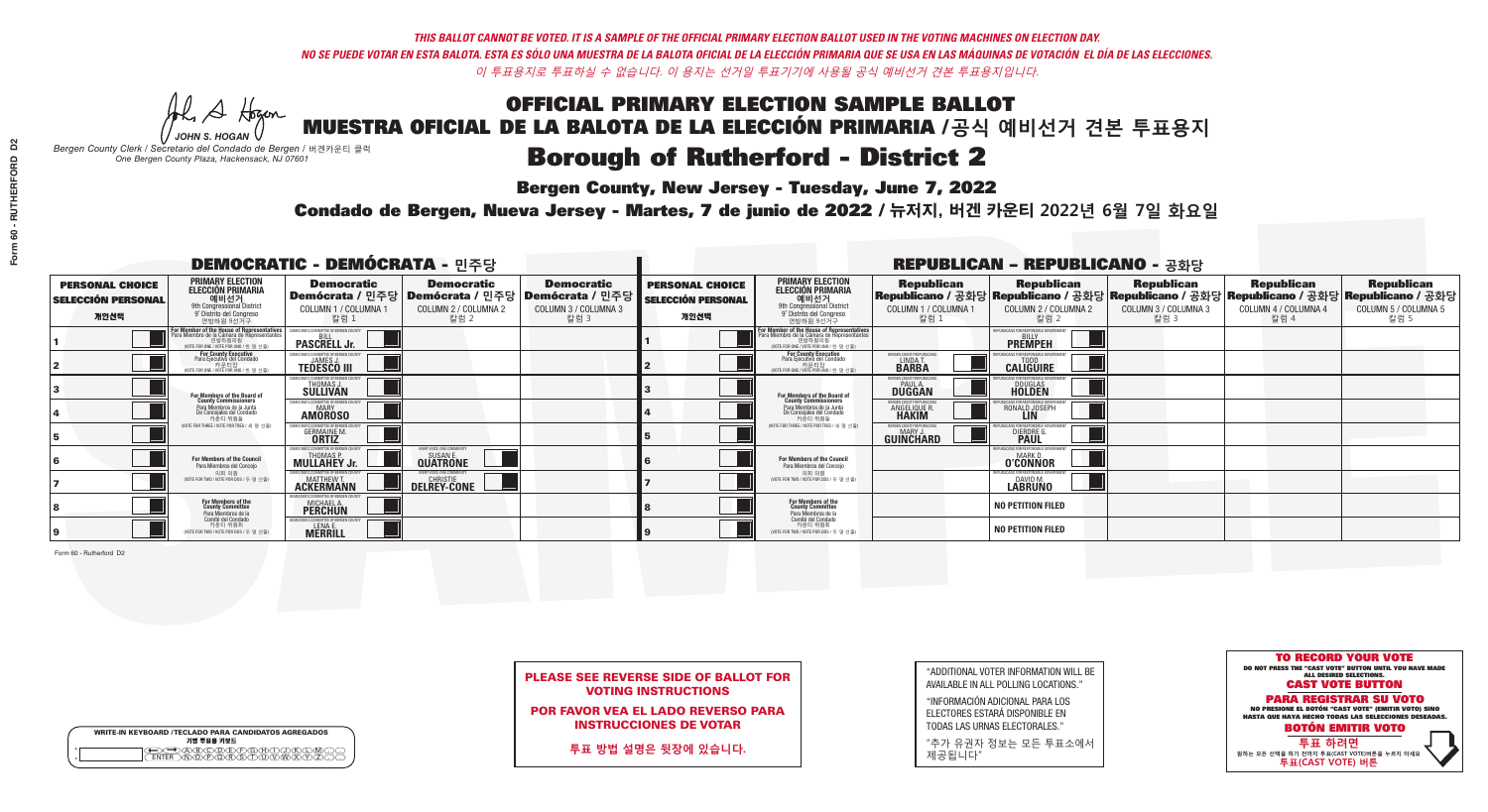### **Bergen County, New Jersey - Tuesday, June 7, 2022**

A Hogen *JOHN S. HOGAN*

|              | <b>WRITE-IN KEYBOARD /TECLADO PARA CANDIDATOS AGREGADOS</b><br>기명 투표용 키보드 |
|--------------|---------------------------------------------------------------------------|
| 0<br>$\circ$ | )®©®®®®®<br>b®®®®®©®®                                                     |

*Bergen County Clerk / Secretario del Condado de Bergen /* 버겐카운티 클럭 *One Bergen County Plaza, Hackensack, NJ 07601*



PLEASE SEE REVERSE SIDE OF BALLOT FOR VOTING INSTRUCTIONS

POR FAVOR VEA EL LADO REVERSO PARA INSTRUCCIONES DE VOTAR

**투표 방법 설명은 뒷장에 있습니다.**

"ADDITIONAL VOTER INFORMATION WILL BE AVAILABLE IN ALL POLLING LOCATIONS."

"INFORMACIÓN ADICIONAL PARA LOS ELECTORES ESTARÁ DISPONIBLE EN TODAS LAS URNAS ELECTORALES."

"추가 유권자 정보는 모든 투표소에서 제공됩니다"

### Condado de Bergen, Nueva Jersey - Martes, 7 de junio de 2022 / 뉴저지, 버겐 카운티 2022년 6월 7일 화요일 *One Bergen County Plaza, Hackensack, NJ 07601*

|                                                             |                                                                                                                                               | <b>DEMOCRATIC - DEMÓCRATA - 민주당</b>                                           |                                                                                                        |                                                   |                                                             |                                                                                                                                                        |                                                                | <b>REPUBLICAN - REPUBLICANO - 공화당</b>                                                                                                           |                                                   |                                                   |                                                   |
|-------------------------------------------------------------|-----------------------------------------------------------------------------------------------------------------------------------------------|-------------------------------------------------------------------------------|--------------------------------------------------------------------------------------------------------|---------------------------------------------------|-------------------------------------------------------------|--------------------------------------------------------------------------------------------------------------------------------------------------------|----------------------------------------------------------------|-------------------------------------------------------------------------------------------------------------------------------------------------|---------------------------------------------------|---------------------------------------------------|---------------------------------------------------|
| <b>PERSONAL CHOICE</b><br><b>SELECCIÓN PERSONAL</b><br>개인선택 | <b>PRIMARY ELECTION</b><br><b>ELECCIÓN PRIMARIA</b><br>예비선거<br><sup>9th</sup> Congressional District<br>9° Distrito del Congreso<br>연방하원 9선거구 | <b>Democratic</b><br>COLUMN 1 / COLUMNA 1<br>칼럼 :                             | <b>Democratic</b><br>│Demócrata / 민주당│Demócrata / 민주당│Demócrata / 민주당┃<br>COLUMN 2 / COLUMNA 2<br>칼럼 2 | <b>Democratic</b><br>COLUMN 3 / COLUMNA 3<br>칼럼 3 | <b>PERSONAL CHOICE</b><br><b>SELECCIÓN PERSONAL</b><br>개인선택 | <b>PRIMARY ELECTION</b><br>ELECCIÓN PRIMARIA<br>9th Congressional District<br>9° Distrito del Congreso<br>연방하원 9선거구                                    | <b>Republican</b><br>COLUMN 1 / COLUMNA 1<br>칼럼                | <b>Republican</b><br>Republicano / 공화당 Republicano / 공화당 Republicano / 공화당 Republicano / 공화당 Republicano / 공화당<br>COLUMN 2 / COLUMNA 2<br>·칼럼 2 | <b>Republican</b><br>COLUMN 3 / COLUMNA 3<br>칼럼 3 | <b>Republican</b><br>COLUMN 4 / COLUMNA 4<br>칼럼 4 | <b>Republican</b><br>COLUMN 5 / COLUMNA 5<br>칼럼 5 |
|                                                             | or Member of the House of Representatives<br>ara Miembro de la Cámara de Representantes<br>연방하원의원<br>(VOTE FOR ONE / VOTE POR UNO / 한 명 선출)   | <b>PASCRELL Jr.</b>                                                           |                                                                                                        |                                                   |                                                             | .<br>F <mark>or Member of the House of Representative</mark> s<br>Para Miembro de la Cámara de Representantes<br>(VOTE FOR ONE / VOTE POR UNO / 한 명 선출 |                                                                | <b>PREMPEH</b>                                                                                                                                  |                                                   |                                                   |                                                   |
|                                                             | <b>For County Executive</b><br>Para Ejecutivo del Condado<br>가운티장<br>(VOTE FOR ONE / VOTE POR UNO / 한 명 선출)                                   | EMOCRATIC COMMITTEE OF BERGEN COUNT<br><b>TEDESCO III</b>                     |                                                                                                        |                                                   |                                                             | For County Executive<br>Para Ejecutivo del Condado<br>카운티장<br>(WOTE FOR ONE / VOTE POR UNO / 한 명 선출)                                                   | BERGEN COUNTY REPUBLICAN<br>LINDA <sub>T</sub><br><b>BARBA</b> | <b>CALIGUIRE</b>                                                                                                                                |                                                   |                                                   |                                                   |
|                                                             | For Members of the Board of<br>County Commissioners                                                                                           | MOCRATIC COMMITTEE OF BERGEN COUNT<br>THOMAS J.                               |                                                                                                        |                                                   |                                                             | For Members of the Board of<br>County Commissioners                                                                                                    | <b>RERGEN COUNTY REPUBLICAL</b><br><b>DUGGAN</b>               | <b>DOUGLAS</b><br><b>HOLDEN</b>                                                                                                                 |                                                   |                                                   |                                                   |
|                                                             | Para Miembros de la Junta<br>De Concejales del Condado<br>카운티 위원들                                                                             | MOCRATIC COMMITTEE OF BERGEN COUNT<br><b>MARY</b><br><b>AMOROSO</b>           |                                                                                                        |                                                   |                                                             | Para Miembros de la Junta<br>De Concejales del Condado<br>카운티 위원들                                                                                      | ERGEN COUNTY REPUBLICAN<br>ANGELIQUE R.                        | ANS ENR RESPANSIRI E GA<br>RONALD JOSEPH                                                                                                        |                                                   |                                                   |                                                   |
|                                                             | NOTE FOR THREE / VOTE POR TRES / 세 명 선출)                                                                                                      | <b>CRATIC COMMITTEE OF BEBGEN COUNT</b><br><b>GERMAINE M.</b><br><b>ORTIZ</b> |                                                                                                        |                                                   |                                                             | (VOTE FOR THREE / VOTE POR TRES / 세 명 선출)                                                                                                              | ERGEN COUNTY REPUBLICAN<br>MARY J<br>GUINCHARD                 | <b>DIERDRE L</b>                                                                                                                                |                                                   |                                                   |                                                   |
|                                                             | For Members of the Council<br>Para Miembros del Concejo                                                                                       | MULLAHEY Jr.                                                                  | VERY VOICE, ONE COMMUNI<br><b>QUATRONE</b>                                                             |                                                   |                                                             | <b>For Members of the Council</b><br>Para Miembros del Concejo                                                                                         |                                                                | <b>MARKD</b><br><b>O'CONNOR</b>                                                                                                                 |                                                   |                                                   |                                                   |
|                                                             | 의회 의원<br>NOTE FOR TWO / VOTE POR DOS / 두 명 선출)                                                                                                | <b>MATTHEW T.</b><br><b>ACKERMANN</b>                                         | <b>DELREY-CONE</b>                                                                                     |                                                   |                                                             | 의회 의원<br>NOTE FOR TWO / VOTE POR DOS / 두 명 선출)                                                                                                         |                                                                | DAVID M.<br><b>LABRUNO</b>                                                                                                                      |                                                   |                                                   |                                                   |
|                                                             | For Members of the<br>County Committee<br>Para Miembros de la<br>Comité del Condado                                                           | <b>GEORGE H.</b><br><b>FECANIN</b>                                            |                                                                                                        |                                                   |                                                             | For Members of the<br>County Committee<br>Para Miembros de la<br>Comité del Condado                                                                    |                                                                | TIMOTHY G.                                                                                                                                      |                                                   |                                                   |                                                   |
|                                                             | 카운티 위원회<br>NOTE FOR TWO / VOTE POR DOS / 두 명 선출)                                                                                              | OCRATIC COMMITTEE OF BERGEN CO<br><b>FECANIN</b>                              |                                                                                                        |                                                   |                                                             | (VOTE FOR TWO / VOTE POR DOS / 두 명 선출)                                                                                                                 |                                                                | EILEEN P.<br><b>JOYCE</b>                                                                                                                       |                                                   |                                                   |                                                   |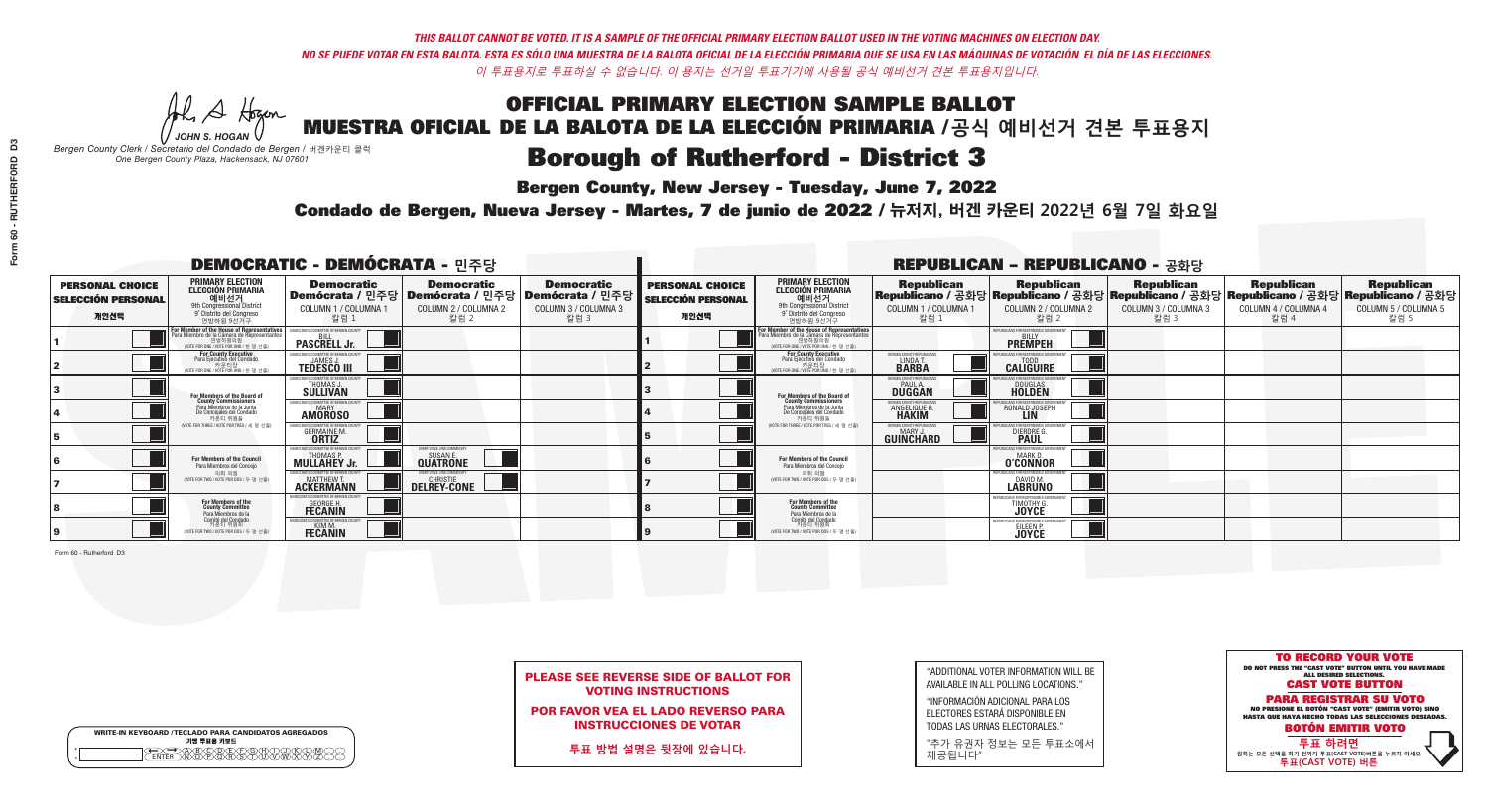He A Hogan *JOHN S. HOGAN*

| <b>WRITE-IN KEYBOARD /TECLADO PARA CANDIDATOS AGREGADOS</b><br>기명 투표용 키보드 |  |
|---------------------------------------------------------------------------|--|
| )B/C/D/E/F/G/F/T/.<br><u> እንሰነው እንደ አ</u>                                 |  |

*Bergen County Clerk / Secretario del Condado de Bergen /* 버겐카운티 클럭 *One Bergen County Plaza, Hackensack, NJ 07601*

## **Borough of Rutherford - District 4**

**Bergen County, New Jersey - Tuesday, June 7, 2022** 

Condado de Bergen, Nueva Jersey - Martes, 7 de junio de 2022 / 뉴저지, 버겐 카운티 2022년 6월 7일 화요일 *One Bergen County Plaza, Hackensack, NJ 07601*



| <b>PLEASE SEE REVERSE SIDE OF BALLOT FOR</b> |
|----------------------------------------------|
| <b>VOTING INSTRUCTIONS</b>                   |

POR FAVOR VEA EL LADO REVERSO PARA INSTRUCCIONES DE VOTAR

**투표 방법 설명은 뒷장에 있습니다.**

"ADDITIONAL VOTER INFORMATION WILL BE AVAILABLE IN ALL POLLING LOCATIONS."

"INFORMACIÓN ADICIONAL PARA LOS ELECTORES ESTARÁ DISPONIBLE EN TODAS LAS URNAS ELECTORALES."

"추가 유권자 정보는 모든 투표소에서 제공됩니다"

|                                                             |                                                                                                                                               | <b>DEMOCRATIC - DEMÓCRATA - 민주당</b>                                           |                                                                                        |                                                                        |                                                             |                                                                                                                                               |                                                            | <b>REPUBLICAN - REPUBLICANO - 공화당</b>               |                                                   |                                                   |                                                                                                                                                |
|-------------------------------------------------------------|-----------------------------------------------------------------------------------------------------------------------------------------------|-------------------------------------------------------------------------------|----------------------------------------------------------------------------------------|------------------------------------------------------------------------|-------------------------------------------------------------|-----------------------------------------------------------------------------------------------------------------------------------------------|------------------------------------------------------------|-----------------------------------------------------|---------------------------------------------------|---------------------------------------------------|------------------------------------------------------------------------------------------------------------------------------------------------|
| <b>PERSONAL CHOICE</b><br><b>SELECCIÓN PERSONAL</b><br>개인선택 | <b>PRIMARY ELECTION</b><br><b>ELECCIÓN PRIMARIA</b><br>예비선거<br>9th Congressional District<br>9° Distrito del Congreso<br>연방하원 9선거구            | <b>Democratic</b><br>COLUMN 1 / COLUMNA 1<br>칼럼 1                             | <b>Democratic</b><br>Demócrata / 민주당   Demócrata / 민주당<br>COLUMN 2 / COLUMNA 2<br>칼럼 2 | <b>Democratic</b><br>│Demócrata / 민주당┃<br>COLUMN 3 / COLUMNA 3<br>칼럼 3 | <b>PERSONAL CHOICE</b><br><b>SELECCIÓN PERSONAL</b><br>개인선택 | <b>PRIMARY ELECTION</b><br><b>ELECCIÓN PRIMARIA</b><br>예비선거<br>9th Congressional District<br>9° Distrito del Congreso<br>연방하원 9선거구            | <b>Republican</b><br>COLUMN 1 / COLUMNA 1<br>칼럼 1          | <b>Republican</b><br>COLUMN 2 / COLUMNA 2<br>칼럼 2   | <b>Republican</b><br>COLUMN 3 / COLUMNA 3<br>칼럼 3 | <b>Republican</b><br>COLUMN 4 / COLUMNA 4<br>칼럼 4 | <b>Republican</b><br>Republicano / 공화당 Republicano / 공화당 Republicano / 공화당 Republicano / 공화당 Republicano / 공화당<br>COLUMN 5 / COLUMNA 5<br>칼럼 5 |
|                                                             | For Member of the House of Representatives<br>Para Miembro de la Cámara de Representantes<br>연방하원의원<br>(VOTE FOR ONE / VOTE POR UNO / 한 명 선출) | EMOCRATIC COMMITTEE OF BERGEN CO<br><b>PASCRELL Jr.</b>                       |                                                                                        |                                                                        |                                                             | For Member of the House of Representatives<br>Para Miembro de la Cámara de Representantes<br>연방하원의원<br>(VOTE FOR ONE / VOTE POR UNO / 한 명 선출) |                                                            | EPUBLICANS FOR RESPONSIBLE GOVERN<br><b>PREMPEH</b> |                                                   |                                                   |                                                                                                                                                |
|                                                             | For County Executive<br>Para Ejecutivo del Condado<br>가운티장<br>(VOTE FOR ONE / VOTE POR UNO / 한 명 선출)                                          | EMOCRATIC COMMITTEE OF BERGEN COUNTY<br><b>TEDESCO III</b>                    |                                                                                        |                                                                        |                                                             | For County Executive<br>Para Ejecutivo del Condado<br>7 카운티장<br>(VOTE FOR ONE / VOTE POR UNO / 한 명 선출)                                        | BERGEN COUNTY REPUBLICAN<br>LINDA T.                       | <b>CALIGUIRE</b>                                    |                                                   |                                                   |                                                                                                                                                |
|                                                             | <b>For Members of the Board of<br/>County Commissioners</b>                                                                                   | MOCRATIC COMMITTEE OF BERGEN COUNTY<br>THOMAS J<br><b>SULLIVAN</b>            |                                                                                        |                                                                        |                                                             | For Members of the Board of<br>County Commissioners                                                                                           | ERGEN COUNTY REPUBLICAN<br><b>PAUL A.</b><br><b>DUGGAN</b> | <b>DOUGLAS</b><br><b>HOLDEN</b>                     |                                                   |                                                   |                                                                                                                                                |
|                                                             | Para Miembros de la Junta<br>De Concejales del Condado<br>카우티 위워들                                                                             | MOCRATIC COMMITTEE OF BERGEN COUNTY<br><b>MARY</b><br><b>AMOROSO</b>          |                                                                                        |                                                                        |                                                             | Para Miembros de la Junta<br>De Concejales del Condado<br>카운티 위원들                                                                             | RGEN COUNTY REPUBLICAN<br><b>ANGELIQUE R<br/>HAKIM</b>     | RONALD JOSEPH                                       |                                                   |                                                   |                                                                                                                                                |
|                                                             | (VOTE FOR THREE / VOTE POR TRES / 세 명 선출)                                                                                                     | DCRATIC COMMITTEE OF BERGEN COI<br><b>GERMAINE M.</b>                         |                                                                                        |                                                                        |                                                             | WOTE FOR THREE / VOTE POR TRES / 세 명 선출                                                                                                       | ERGEN COUNTY REPUBLICANS<br>MARY J.<br>GUIÑĈHARD           | FOR RESPONSIBLE G<br><b>DIERDRE</b>                 |                                                   |                                                   |                                                                                                                                                |
|                                                             | For Members of the Council<br>Para Miembros del Concejo                                                                                       | EMOCRATIC COMMITTEE OF BERGEN O<br><b>MULLAHEY Jr.</b>                        | EVERY VOICE, ONE COMMUNITY<br><b>QUATRONE</b>                                          |                                                                        |                                                             | For Members of the Council<br>Para Miembros del Conceio                                                                                       |                                                            | 'UBI ICANS FOR RESPONSIBI E GOV<br><b>O'CONNOR</b>  |                                                   |                                                   |                                                                                                                                                |
|                                                             | 의회 의원<br>(VOTE FOR TWO / VOTE POR DOS / 두 명 선출)                                                                                               | EMOCRATIC COMMITTEE OF BERGEN COUNTY<br><b>MATTHEW T.</b><br><b>ACKERMANN</b> | VERY VOICE. ONE COMMUNITY<br><b>DELREY-CONE</b>                                        |                                                                        |                                                             | 의회 의원<br>(VOTE FOR TWO / VOTE POR DOS / 두 명 선출)                                                                                               |                                                            | EPUBLICANS FOR RESPONSIBLE GOVERNMEN<br>DAVID M.    |                                                   |                                                   |                                                                                                                                                |
|                                                             | For Members of the<br>County Committee<br>Para Miembros de la<br>Comité del Condado                                                           | OCRATIC COMMITTEE OF BERGEN COI<br><b>MATTHEW T.</b><br><b>ACKERMANN</b>      |                                                                                        |                                                                        |                                                             | For Members of the<br>County Committee<br>Para Miembros de la<br>Comité del Condado                                                           |                                                            | <b>NO PETITION FILED</b>                            |                                                   |                                                   |                                                                                                                                                |
|                                                             | 카운티 위원회<br>(VOTE FOR TWO / VOTE POR DOS / 두 명 선출)                                                                                             | <b>EMOCRATIC COMMITTEE OF BERGEN COUNTY</b><br><b>ACKERMANN</b>               |                                                                                        |                                                                        |                                                             | 카운티 위원회<br>VOTE FOR TWO / VOTE POR DOS / 두 명 선출)                                                                                              |                                                            | <b>NO PETITION FILED</b>                            |                                                   |                                                   |                                                                                                                                                |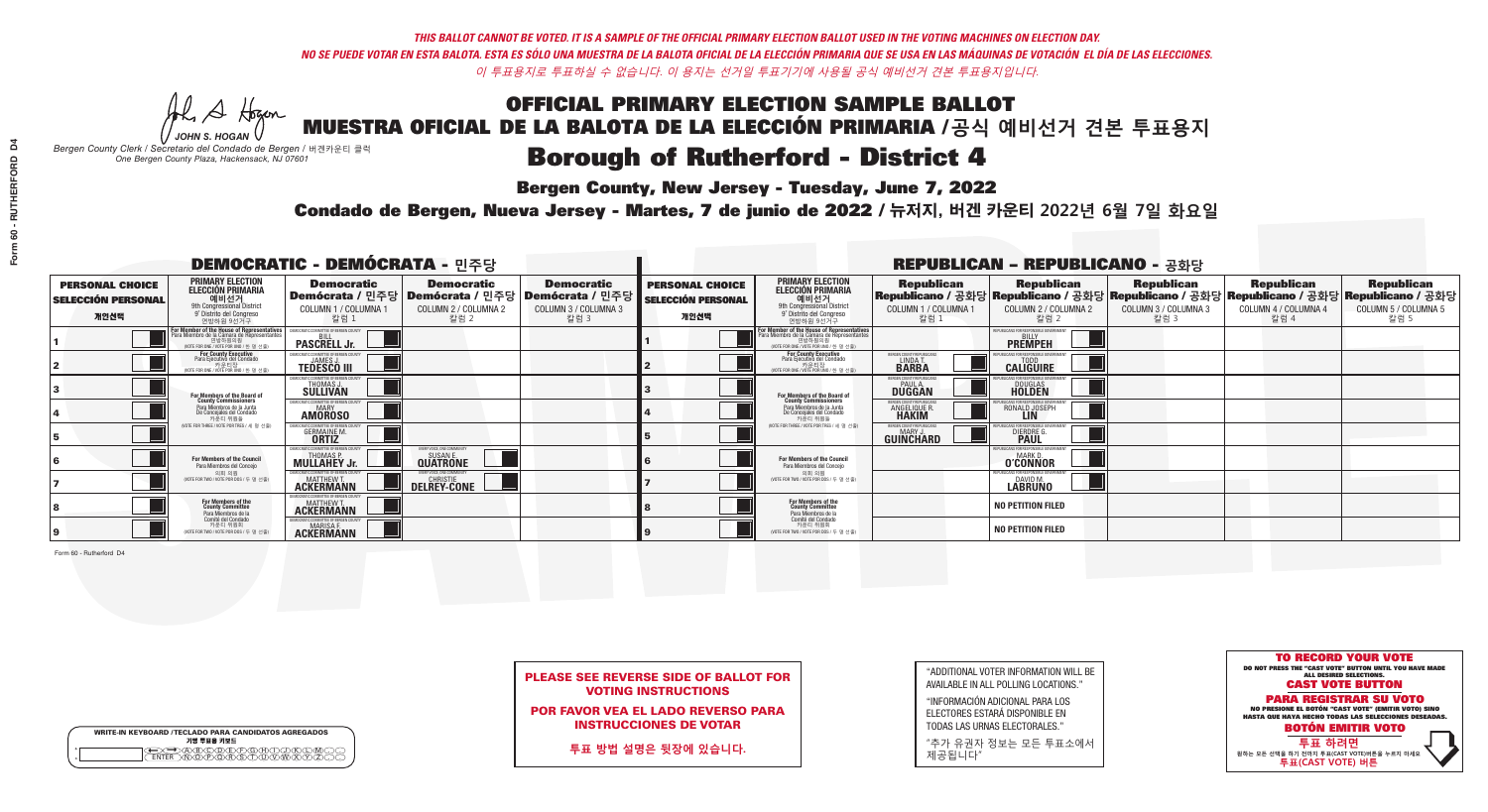A Hogen *JOHN S. HOGAN*

| <b>WRITE-IN KEYBOARD /TECLADO PARA CANDIDATOS AGREGADOS</b><br>기명 투표용 키보드 |  |
|---------------------------------------------------------------------------|--|
| ≫®®©®®®®®™©®®<br>TEB^®®®®®®™™®®®                                          |  |

# OFFICIAL PRIMARY ELECTION SAMPLE BALLOT

MUESTRA OFICIAL DE LA BALOTA DE LA ELECCIÓN PRIMARIA /**공식 예비선거 견본 투표용지**

*Bergen County Clerk / Secretario del Condado de Bergen /* 버겐카운티 클럭 *One Bergen County Plaza, Hackensack, NJ 07601*

## **Borough of Rutherford - District 5**

**Bergen County, New Jersey - Tuesday, June 7, 2022** 

Condado de Bergen, Nueva Jersey - Martes, 7 de junio de 2022 / 뉴저지, 버겐 카운티 2022년 6월 7일 화요일 *One Bergen County Plaza, Hackensack, NJ 07601*



| <b>PLEASE SEE REVERSE SIDE OF BALLOT FOR</b> |  |
|----------------------------------------------|--|
| <b>VOTING INSTRUCTIONS</b>                   |  |

POR FAVOR VEA EL LADO REVERSO PARA INSTRUCCIONES DE VOTAR

**투표 방법 설명은 뒷장에 있습니다.**

"ADDITIONAL VOTER INFORMATION WILL BE AVAILABLE IN ALL POLLING LOCATIONS."

"INFORMACIÓN ADICIONAL PARA LOS ELECTORES ESTARÁ DISPONIBLE EN TODAS LAS URNAS ELECTORALES."

"추가 유권자 정보는 모든 투표소에서 제공됩니다"

| ဉိ         |  |
|------------|--|
|            |  |
|            |  |
|            |  |
| RUTHERFORD |  |
|            |  |
| J,         |  |
| ი 60       |  |
| Form       |  |
|            |  |

|                                                             |                                                                                                                                               | <b>DEMOCRATIC - DEMÓCRATA - 민주당</b>                                   |                                                   |                                                                                                        | <b>REPUBLICAN - REPUBLICANO - 공화당</b>                       |                                                                                                                                               |                                                            |                                                                                                                                                |                                                   |                                                   |                                                   |
|-------------------------------------------------------------|-----------------------------------------------------------------------------------------------------------------------------------------------|-----------------------------------------------------------------------|---------------------------------------------------|--------------------------------------------------------------------------------------------------------|-------------------------------------------------------------|-----------------------------------------------------------------------------------------------------------------------------------------------|------------------------------------------------------------|------------------------------------------------------------------------------------------------------------------------------------------------|---------------------------------------------------|---------------------------------------------------|---------------------------------------------------|
| <b>PERSONAL CHOICE</b><br><b>SELECCIÓN PERSONAL</b><br>개인선택 | <b>PRIMARY ELECTION</b><br><b>ELECCIÓN PRIMARIA</b><br>예비선거<br>9th Congressional District<br>9° Distrito del Congreso<br>연방하원 9선거구            | <b>Democratic</b><br>COLUMN 1 / COLUMNA 1<br>칼럼 1                     | <b>Democratic</b><br>COLUMN 2 / COLUMNA 2<br>칼럼 2 | <b>Democratic</b><br>│Demócrata / 민주당│Demócrata / 민주당│Demócrata / 민주당┃<br>COLUMN 3 / COLUMNA 3<br>칼럼 3 | <b>PERSONAL CHOICE</b><br><b>SELECCIÓN PERSONAL</b><br>개인선택 | <b>PRIMARY ELECTION</b><br><b>ELECCIÓN PRIMARIA</b><br><u>. 예비선거</u><br>9th Congressional District<br>9° Distrito del Congreso<br>연방하원 9선거구   | <b>Republican</b><br>COLUMN 1 / COLUMNA 1<br>칼럼 1          | <b>Republican</b><br>Republicano / 공화당 Republicano / 공화당 Republicano / 공화당 Republicano / 공화당 Republicano / 공화당<br>COLUMN 2 / COLUMNA 2<br>칼럼 2 | <b>Republican</b><br>COLUMN 3 / COLUMNA 3<br>칼럼 3 | <b>Republican</b><br>COLUMN 4 / COLUMNA 4<br>칼럼 4 | <b>Republican</b><br>COLUMN 5 / COLUMNA 5<br>칼럼 5 |
|                                                             | For Member of the House of Representatives<br>Para Miembro de la Cámara de Representantes<br>연방하원의원<br>(VOTE FOR ONE / VOTE POR UNO / 한 명 선출) | EMOCRATIC COMMITTEE OF BERGEN CO<br><b>PASCRELL Jr.</b>               |                                                   |                                                                                                        |                                                             | For Member of the House of Representatives<br>Para Miembro de la Cámara de Representantes<br>연방하원의원<br>(VOTE FOR ONE / VOTE POR UNO / 한 명 선출) |                                                            | PUBLICANS FOR RESPONSIBLE GOVER<br><b>PREMPEH</b>                                                                                              |                                                   |                                                   |                                                   |
|                                                             | <b>For County Executive</b><br>Para Ejecutivo del Condado<br>가운티장<br>(VOTE FOR ONE / VOTE POR UNO / 한 명 선출)                                   | EMOCRATIC COMMITTEE OF BERGEN COUNTY<br><b>TEDESCO III</b>            |                                                   |                                                                                                        |                                                             | For County Executive<br>Para Ejecutivo del Condado<br>7 카운티장<br>(VOTE FOR ONE / VOTE POR UNO / 한 명 선출)                                        | BERGEN COUNTY REPUBLICAN<br>LINDA T.                       | <b>CALIGUIRE</b>                                                                                                                               |                                                   |                                                   |                                                   |
|                                                             | For Members of the Board of<br>County Commissioners                                                                                           | MOCRATIC COMMITTEE OF BERGEN COUNTY<br>THOMAS J.<br><b>SÜLLIVAN</b>   |                                                   |                                                                                                        |                                                             | For Members of the Board of<br>County Commissioners                                                                                           | ERGEN COUNTY REPUBLICAN<br><b>PAUL A.</b><br><b>DUGGAN</b> | <b>DOUGLAS</b>                                                                                                                                 |                                                   |                                                   |                                                   |
|                                                             | Para Miembros de la Junta<br>De Concejales del Condado<br>카우티 위원들                                                                             | <i>A</i> OCRATIC COMMITTEE OF BERGEN COUNTY<br>MARY<br><b>AMOROSO</b> |                                                   |                                                                                                        |                                                             | Para Miembros de la Junta<br>De Concejales del Condado<br>카운티 위원들                                                                             | RGEN COUNTY REPUBLICAN<br><b>ANGELIQUE R<br/>HAKIM</b>     | RONALD JOSEPH                                                                                                                                  |                                                   |                                                   |                                                   |
|                                                             | NOTE FOR THREE / VOTE POR TRES / 세 명 선출)                                                                                                      | OCRATIC COMMITTEE OF BERGEN CO<br><b>GERMAINE M.</b>                  |                                                   |                                                                                                        |                                                             | WOTE FOR THREE / VOTE POR TRES / 세 명 선출                                                                                                       | ERGEN COUNTY REPUBLICANS<br>MARY .I<br>GUINCHARD           | 'FOR RESPONSIBLE G<br>DIERDRE G                                                                                                                |                                                   |                                                   |                                                   |
|                                                             | For Members of the Council<br>Para Miembros del Conceio                                                                                       | FMOCRATIC COMMITTEE OF BERGEN C<br><b>MULLAHEY Jr.</b>                | EVERY VOICE, ONE COMMUNITY<br><b>QUATRONE</b>     |                                                                                                        |                                                             | <b>For Members of the Council</b><br>Para Miembros del Conceio                                                                                |                                                            | 'UBI ICANS FOR RESPONSIBI E GOV<br><b>O'CONNOR</b>                                                                                             |                                                   |                                                   |                                                   |
|                                                             | 의회 의원<br>(VOTE FOR TWO / VOTE POR DOS / 두 명 선출)                                                                                               | EMOCRATIC COMMITTEE OF BERGEN COUNTY<br><b>ACKERMANN</b>              | VERY VOICE. ONE COMMUNITY<br><b>DELREY-CONE</b>   |                                                                                                        |                                                             | 의회 의원<br>(VOTE FOR TWO / VOTE POR DOS / 두 명 선출)                                                                                               |                                                            | EPUBLICANS FOR RESPONSIBLE GOVERNMEN<br>DAVID M.                                                                                               |                                                   |                                                   |                                                   |
|                                                             | For Members of the<br>County Committee<br>Para Miembros de la<br>Comité del Condado                                                           | MOCRATIC COMMITTEE OF BERGEN COUN'<br><b>FRAZIER</b>                  |                                                   |                                                                                                        |                                                             | For Members of the<br>County Committee<br>Para Miembros de la<br>Comité del Condado                                                           |                                                            | <b>STEPHANIE A</b>                                                                                                                             |                                                   |                                                   |                                                   |
|                                                             | 카운티 위원회<br>(VOTE FOR TWO / VOTE POR DOS / 두 명 선출)                                                                                             | EMOCRATIC COMMITTEE OF BERGEN COUNTY<br><b>MICELI</b>                 |                                                   |                                                                                                        |                                                             | 카운티 위원회<br>WOTE FOR TWO / VOTE POR DOS / 두 명 선출)                                                                                              |                                                            | <b>NO PETITION FILED</b>                                                                                                                       |                                                   |                                                   |                                                   |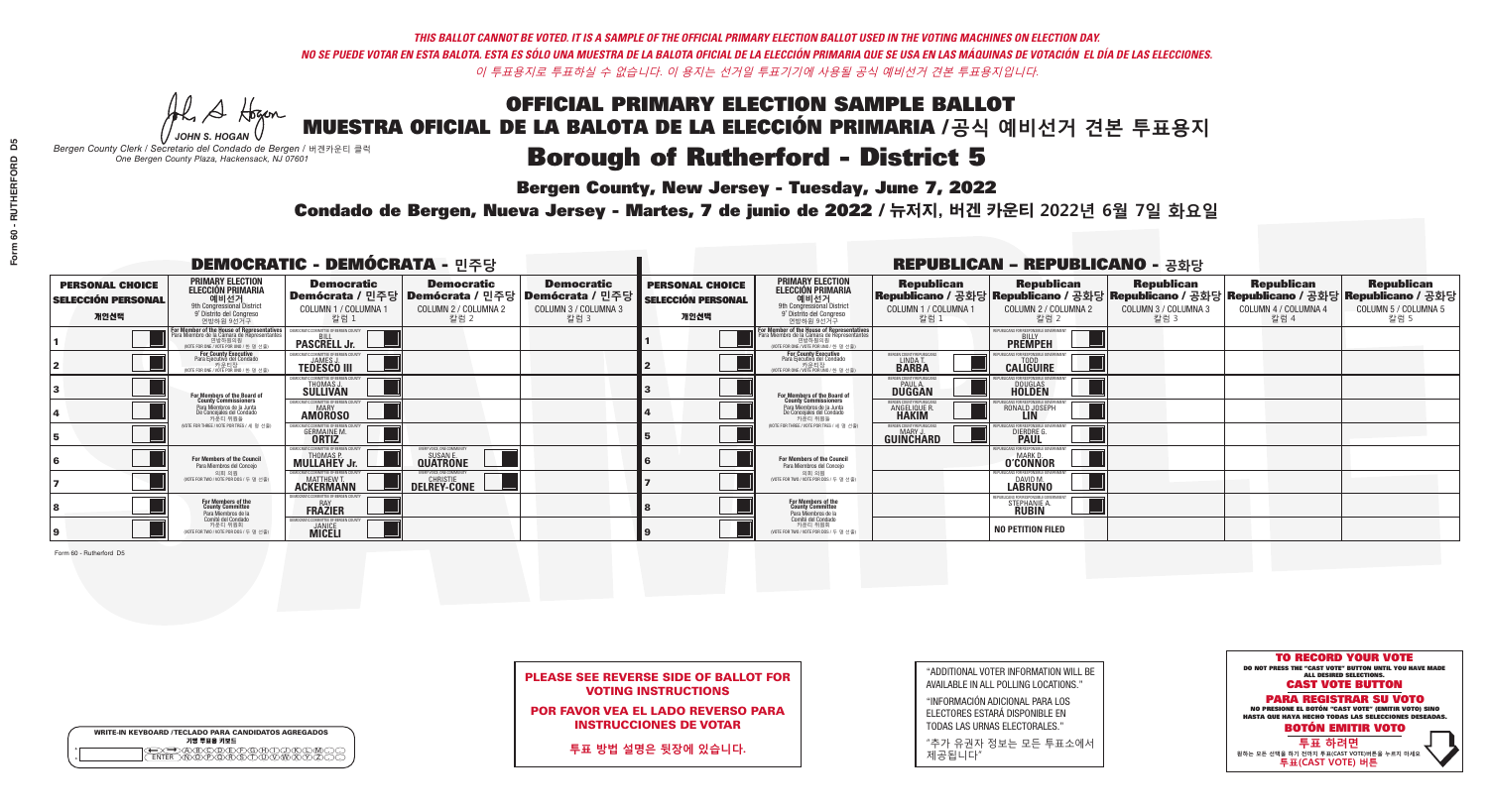A Hogen *JOHN S. HOGAN*

| <b>WRITE-IN KEYBOARD /TECLADO PARA CANDIDATOS AGREGADOS</b><br>기명 투표용 키보드 |  |
|---------------------------------------------------------------------------|--|
| )®©®©®®®<br>}@®®®\$©™                                                     |  |

# OFFICIAL PRIMARY ELECTION SAMPLE BALLOT

MUESTRA OFICIAL DE LA BALOTA DE LA ELECCIÓN PRIMARIA /**공식 예비선거 견본 투표용지**

*Bergen County Clerk / Secretario del Condado de Bergen /* 버겐카운티 클럭 *One Bergen County Plaza, Hackensack, NJ 07601*

### **Borough of Rutherford - District 6**

**Bergen County, New Jersey - Tuesday, June 7, 2022** 

Condado de Bergen, Nueva Jersey - Martes, 7 de junio de 2022 / 뉴저지, 버겐 카운티 2022년 6월 7일 화요일 *One Bergen County Plaza, Hackensack, NJ 07601*



PLEASE SEE REVERSE SIDE OF BALLOT FOR VOTING INSTRUCTIONS

POR FAVOR VEA EL LADO REVERSO PARA INSTRUCCIONES DE VOTAR

**투표 방법 설명은 뒷장에 있습니다.**

"ADDITIONAL VOTER INFORMATION WILL BE AVAILABLE IN ALL POLLING LOCATIONS."

"INFORMACIÓN ADICIONAL PARA LOS ELECTORES ESTARÁ DISPONIBLE EN TODAS LAS URNAS ELECTORALES."

"추가 유권자 정보는 모든 투표소에서 제공됩니다"

|                                                             |                                                                                                                                                       | <b>DEMOCRATIC - DEMÓCRATA - 민주당</b>                                                   |                                                   |                                                                        | <b>REPUBLICAN - REPUBLICANO - 공화당</b>                       |                                                                                                                                               |                                                               |                                                                                                                                              |                                                   |                                                   |                                                   |  |
|-------------------------------------------------------------|-------------------------------------------------------------------------------------------------------------------------------------------------------|---------------------------------------------------------------------------------------|---------------------------------------------------|------------------------------------------------------------------------|-------------------------------------------------------------|-----------------------------------------------------------------------------------------------------------------------------------------------|---------------------------------------------------------------|----------------------------------------------------------------------------------------------------------------------------------------------|---------------------------------------------------|---------------------------------------------------|---------------------------------------------------|--|
| <b>PERSONAL CHOICE</b><br><b>SELECCIÓN PERSONAL</b><br>개인선택 | <b>PRIMARY ELECTION</b><br><b>ELECCIÓN PRIMARIA</b><br>예비선거<br>9th Congressional District<br>9° Distrito del Congreso<br>연방하원 9선거구                    | <b>Democratic</b><br>│Demócrata / 민주당│Demócrata / 민주당<br>COLUMN 1 / COLUMNA 1<br>칼럼 1 | <b>Democratic</b><br>COLUMN 2 / COLUMNA 2<br>칼럼 2 | <b>Democratic</b><br>Demócrata / 민주당  <br>COLUMN 3 / COLUMNA 3<br>칼럼 3 | <b>PERSONAL CHOICE</b><br><b>SELECCIÓN PERSONAL</b><br>개인선택 | <b>PRIMARY ELECTION</b><br>ELECCIÓN PRIMARIA<br>예비선거<br>9th Congressional District<br>9° Distrito del Congreso<br>연방하워 9선거구                   | <b>Republican</b><br>COLUMN 1 / COLUMNA 1<br>칼럼 :             | <b>Republican</b><br>Republicano / 공화당 Republicano / 공화당 Republicano / 공화당 Republicano / 공화당 Republicano / 공화당<br>COLUMN 2 / COLUMNA 2<br>칼럼 | <b>Republican</b><br>COLUMN 3 / COLUMNA 3<br>칼럼 3 | <b>Republican</b><br>COLUMN 4 / COLUMNA 4<br>칼럼 4 | <b>Republican</b><br>COLUMN 5 / COLUMNA 5<br>칼럼 5 |  |
|                                                             | <b>For Member of the House of Representatives<br/>Para Miembro de la Cámara de Representantes</b><br>연방하원의원<br>(VOTE FOR ONE / VOTE POR UNO / 한 명 선출) | EMOCRATIC COMMITTEE OF BERGEN COUNT<br><b>PASCRELL Jr.</b>                            |                                                   |                                                                        |                                                             | For Member of the House of Representatives<br>Para Miembro de la Cámara de Representantes<br>연방하원의원<br>(VOTE FOR ONE / VOTE POR UNO / 한 명 선출) |                                                               | PUBLICANS FOR RESPONSIBLE GOVERNMI<br><b>PREMPEH</b>                                                                                         |                                                   |                                                   |                                                   |  |
|                                                             | For County Executive<br>Para Ejecutivo del Condado<br>. 카운티장<br>(VOTE FOR ONE / VOTE POR UNO / 한 명 선출)                                                | FMOCRATIC COMMITTEE OF BERGEN COUNTY<br><b>TEDESCO III</b>                            |                                                   |                                                                        |                                                             | For County Executive<br>Para Ejecutivo del Condado<br>7 카운티장<br>(VOTE FOR ONE / VOTE POR UNO / 한 명 선출)                                        | BERGEN COUNTY REPUBLICAN<br>LINDA T.                          | <b>CALIGUIRE</b>                                                                                                                             |                                                   |                                                   |                                                   |  |
|                                                             | For Members of the Board of<br>County Commissioners                                                                                                   | EMOCRATIC COMMITTEE OF BERGEN COUNTY<br>THOMAS J<br><b>SÜLLIVAN</b>                   |                                                   |                                                                        |                                                             | For Members of the Board of<br>County Commissioners                                                                                           | ERGEN COUNTY REPUBLICAN<br><b>DUGGAN</b>                      | <b>DOUGLAS</b><br><b>HOLDEN</b>                                                                                                              |                                                   |                                                   |                                                   |  |
|                                                             | Para Miembros de la Junta<br>De Concejales del Condado<br>카우티 위원들                                                                                     | MOCRATIC COMMITTEE OF BERGEN COUNTY<br>MARY<br><b>AMOROSO</b>                         |                                                   |                                                                        |                                                             | Para Miembros de la Junta<br>De Concejales del Condado<br>카우티 위원들                                                                             | ERGEN COUNTY REPUBLICAN<br><b>ANGELIQUE R</b><br><b>HAKIM</b> | RONALD JOSEPH                                                                                                                                |                                                   |                                                   |                                                   |  |
|                                                             | (VOTE FOR THREE / VOTE POR TRES / 세 명 선출)                                                                                                             | OCRATIC COMMITTEE OF BERGEN C<br><b>GERMAINE M</b><br><b>ORTIZ</b>                    |                                                   |                                                                        |                                                             | NOTE FOR THREE / VOTE POR TRES / 세 명 선출!                                                                                                      | BERGEN COUNTY REPUBLICANS<br>MARY .I<br>GUINCHARD             | FOR RESPONSIBLE GO<br><b>DIERDRE</b>                                                                                                         |                                                   |                                                   |                                                   |  |
|                                                             | For Members of the Council<br>Para Miembros del Concejo                                                                                               | EMOCRATIC COMMITTEE OF BERGEN CO<br><b>MULLAHEY Jr.</b>                               | VERY VOICE. ONE COMMUNITY<br><b>QUATRONE</b>      |                                                                        |                                                             | For Members of the Council<br>Para Miembros del Conceio                                                                                       |                                                               | PUBLICANS FOR RESPONSIBLE GO<br><b>MARK D</b><br><b>O'CONNOR</b>                                                                             |                                                   |                                                   |                                                   |  |
|                                                             | 의회 의원<br>NOTE FOR TWO / VOTE POR DOS / 두 명 선출                                                                                                         | <b>FMOCRATIC COMMITTEE OF BERGEN COUNT</b><br><b>ACKERMANN</b>                        | VERY VOICE. ONE COMMUNITY<br><b>DELREY-CONE</b>   |                                                                        |                                                             | 의회 의원<br>NOTE FOR TWO / VOTE POR DOS / 두 명 선출)                                                                                                |                                                               | EPUBLICANS FOR RESPONSIBLE GOVERNMEN<br>DAVID M.                                                                                             |                                                   |                                                   |                                                   |  |
|                                                             | For Members of the<br>County Committee<br>Para Miembros de la<br>Comité del Condado                                                                   | MOCRATIC COMMITTEE OF RERGEN COLINT<br>DENIS P.<br><b>ACKERMANN</b>                   |                                                   |                                                                        |                                                             | For Members of the<br>County Committee<br>Para Miembros de la<br>Comité del Condado                                                           |                                                               | <b>NO PETITION FILED</b>                                                                                                                     |                                                   |                                                   |                                                   |  |
|                                                             | 카운티 위원회<br>(VOTE FOR TWO / VOTE POR DOS / 두 명 선출)                                                                                                     | EMOCRATIC COMMITTEE OF BERGEN COUNTY<br><b>EDGOSIAN</b>                               |                                                   |                                                                        |                                                             | 카운티 위원회<br>WOTE FOR TWO / VOTE POR DOS / 두 명 선출)                                                                                              |                                                               | <b>NO PETITION FILED</b>                                                                                                                     |                                                   |                                                   |                                                   |  |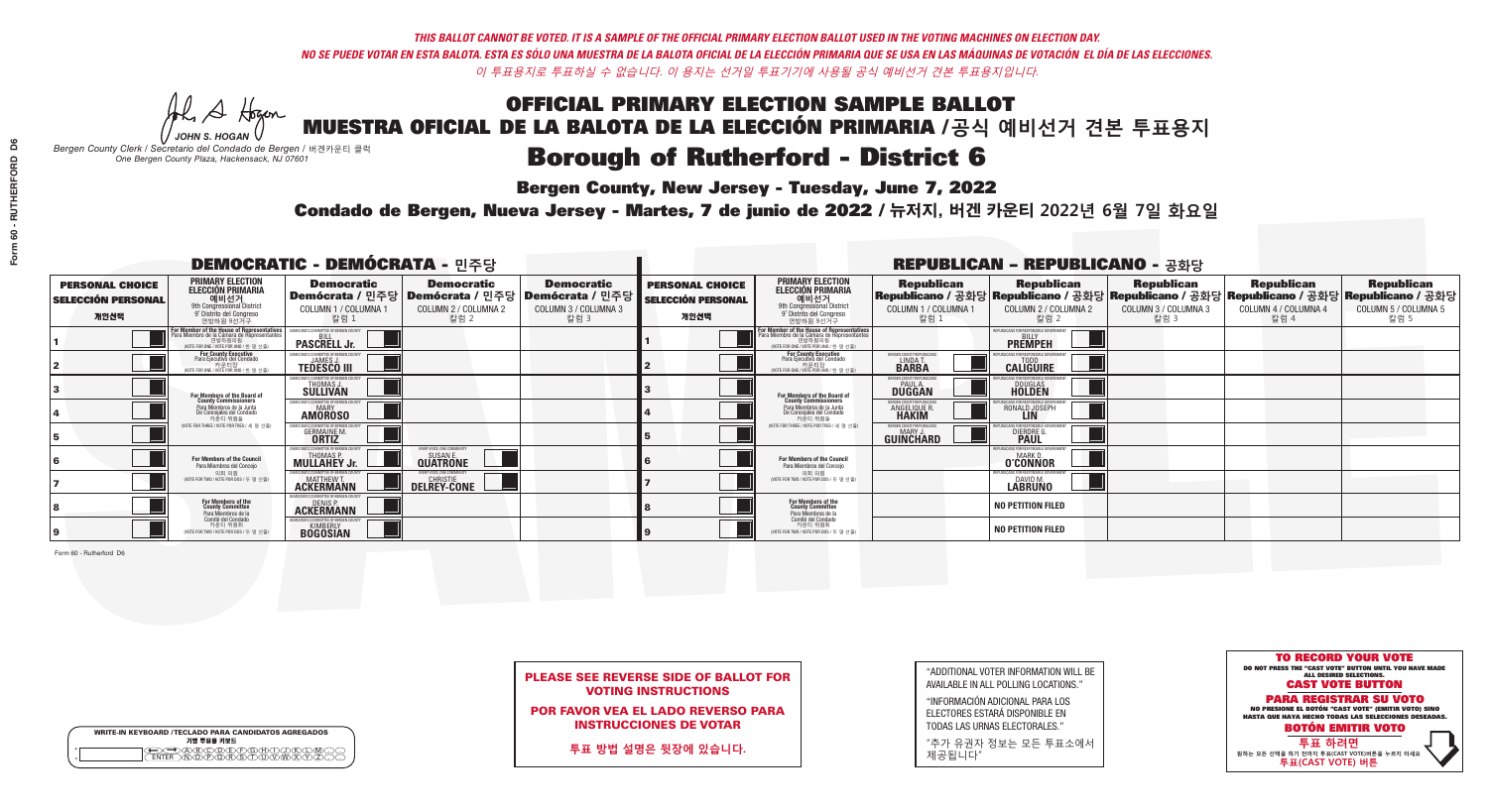A Hogen *JOHN S. HOGAN*

| <b>WRITE-IN KEYBOARD /TECLADO PARA CANDIDATOS AGREGADOS</b><br>기명 투표용 키보드 |
|---------------------------------------------------------------------------|
| .)(B)C)(D)(E)(F)(G)(H)(T)(<br><u>እቅነሽነጅ የአገ</u>                           |

### **Borough of Rutherford - District 7**

**Bergen County, New Jersey - Tuesday, June 7, 2022** 

*Bergen County Clerk / Secretario del Condado de Bergen /* 버겐카운티 클럭 *One Bergen County Plaza, Hackensack, NJ 07601*



PLEASE SEE REVERSE SIDE OF BALLOT FOR VOTING INSTRUCTIONS

POR FAVOR VEA EL LADO REVERSO PARA INSTRUCCIONES DE VOTAR

**투표 방법 설명은 뒷장에 있습니다.**

"ADDITIONAL VOTER INFORMATION WILL BE AVAILABLE IN ALL POLLING LOCATIONS."

"INFORMACIÓN ADICIONAL PARA LOS ELECTORES ESTARÁ DISPONIBLE EN TODAS LAS URNAS ELECTORALES."

"추가 유권자 정보는 모든 투표소에서 제공됩니다"

Condado de Bergen, Nueva Jersey - Martes, 7 de junio de 2022 / 뉴저지, 버겐 카운티 2022년 6월 7일 화요일 *One Bergen County Plaza, Hackensack, NJ 07601*

|                                                             |                                                                                                                                                       | <b>DEMOCRATIC - DEMÓCRATA - 민주당</b>                                                   |                                                   |                                                                      |                                                             | <b>REPUBLICAN - REPUBLICANO - 공화당</b>                                                                                                                 |                                                            |                                                                  |                                                                                                                                                |                                                   |                                                   |  |
|-------------------------------------------------------------|-------------------------------------------------------------------------------------------------------------------------------------------------------|---------------------------------------------------------------------------------------|---------------------------------------------------|----------------------------------------------------------------------|-------------------------------------------------------------|-------------------------------------------------------------------------------------------------------------------------------------------------------|------------------------------------------------------------|------------------------------------------------------------------|------------------------------------------------------------------------------------------------------------------------------------------------|---------------------------------------------------|---------------------------------------------------|--|
| <b>PERSONAL CHOICE</b><br><b>SELECCIÓN PERSONAL</b><br>개인선택 | <b>PRIMARY ELECTION</b><br><b>ELECCIÓN PRIMARIA</b><br>예비선거<br>애비선거<br>9° Distrito del Congreso<br>연방하원 9선거구                                          | <b>Democratic</b><br>│Demócrata / 민주당│Demócrata / 민주당<br>COLUMN 1 / COLUMNA 1<br>칼럼 1 | <b>Democratic</b><br>COLUMN 2 / COLUMNA 2<br>찰럼 2 | <b>Democratic</b><br>Demócrata / 민주당<br>COLUMN 3 / COLUMNA 3<br>칼럼 3 | <b>PERSONAL CHOICE</b><br><b>SELECCIÓN PERSONAL</b><br>개인선택 | <b>PRIMARY ELECTION</b><br>ELECCIÓN PRIMARIA<br>예비선거<br>9th Congressional District<br>9° Distrito del Congreso<br>연방하원 9선거구                           | <b>Republican</b><br>COLUMN 1 / COLUMNA 1<br>- 칼럼 1        | <b>Republican</b><br>COLUMN 2 / COLUMNA 2<br>-칼럼 2               | <b>Republican</b><br>Republicano / 공화당 Republicano / 공화당 Republicano / 공화당 Republicano / 공화당 Republicano / 공화당<br>COLUMN 3 / COLUMNA 3<br>칼럼 3 | <b>Republican</b><br>COLUMN 4 / COLUMNA 4<br>칼럼 4 | <b>Republican</b><br>COLUMN 5 / COLUMNA 5<br>칼럼 5 |  |
|                                                             | <b>For Member of the House of Representatives<br/>Para Miembro de la Cámara de Representantes</b><br>연방하원의원<br>(VOTE FOR ONE / VOTE POR UNO / 한 명 선출) | EMOCRATIC COMMITTEE OF BERGEN COUNTY<br><b>PASCRELL Jr.</b>                           |                                                   |                                                                      |                                                             | <b>For Member of the House of Representatives<br/>Para Miembro de la Cámara de Representantes</b><br>연방하원의원<br>(VOTE FOR ONE / VOTE POR UNO / 한 명 선출) |                                                            | PUBLICANS FOR RESPONSIBLE GOVERNME!<br><b>PREMPEH</b>            |                                                                                                                                                |                                                   |                                                   |  |
|                                                             | For County Executive<br>Para Ejecutivo del Condado<br>가운티장<br>(VOTE FOR ONE / VOTE POR UNO / 한 명 선출)                                                  | EMOCRATIC COMMITTEE OF BERGEN COUNTY<br><b>TEDESCO III</b>                            |                                                   |                                                                      |                                                             | For County Executive<br>Para Ejecutivo del Condado<br>. 카운티장<br>(VOTE FOR ONE / VOTE POR UNO / 한 명 선출)                                                | BERGEN COUNTY REPUBLICAN<br>LINDAT.                        | <b>CALIGUIRE</b>                                                 |                                                                                                                                                |                                                   |                                                   |  |
|                                                             | For Members of the Board of<br>County Commissioners                                                                                                   | MOCRATIC COMMITTEE OF BERGEN COL'<br>THOMAS J.                                        |                                                   |                                                                      |                                                             | For Members of the Board of<br>County Commissioners                                                                                                   | ERGEN COUNTY REPUBLICAL<br><b>PAUL A.</b><br><b>DUGGAN</b> | DOUGLAS<br>HOLDEN                                                |                                                                                                                                                |                                                   |                                                   |  |
|                                                             | Para Miembros de la Junta<br>De Concejales del Condado<br>카우티 위원들                                                                                     | EMOCRATIC COMMITTEE OF BERGEN COUNTY<br><b>MARY</b><br><b>AMOROSO</b>                 |                                                   |                                                                      |                                                             | Para Miembros de la Junta<br>De Concejales del Condado<br>카운티 위원들                                                                                     | <b>RGEN COUNTY REPUBLICAN</b><br>ANGELIQUE R               | RONALD JOSEPH                                                    |                                                                                                                                                |                                                   |                                                   |  |
|                                                             | NOTE FOR THREE / VOTE POR TRES / 세 명 선출)                                                                                                              | RATIC COMMITTEE OF BERGEN C<br><b>GERMAINE M</b><br><b>ORTIZ</b>                      |                                                   |                                                                      |                                                             | WOTE FOR THREE / VOTE POR TRES / 세 명 선출                                                                                                               | <b>FRGEN COUNTY REPUBLICANS</b><br>MARY.<br>GUINCHARD      | <b>DIERDRE L</b>                                                 |                                                                                                                                                |                                                   |                                                   |  |
|                                                             | For Members of the Council<br>Para Miembros del Conceio                                                                                               | <b>MULLAHEY Jr.</b>                                                                   | <b>QUATRONE</b>                                   |                                                                      |                                                             | <b>For Members of the Council</b><br>Para Miembros del Conceio                                                                                        |                                                            | 'HRI ICANS ENR RESPONSIRI E (<br><b>MARKI</b><br><b>O'CONNOR</b> |                                                                                                                                                |                                                   |                                                   |  |
|                                                             | 의회 의원<br>(VOTE FOR TWO / VOTE POR DOS / 두 명 선출)                                                                                                       | <b>ACKERMANN</b>                                                                      | <b>DELREY-CONE</b>                                |                                                                      |                                                             | 의회 의원<br>WOTE FOR TWO / VOTE POR DOS / 두 명 선출)                                                                                                        |                                                            | EPUBLICANS FOR RESPONSIBLE GO<br>DAVID M.<br>LABRUNO             |                                                                                                                                                |                                                   |                                                   |  |
|                                                             | For Members of the<br>County Committee<br>Para Miembros de la<br>Comité del Condado                                                                   | PHILIP G.                                                                             |                                                   |                                                                      |                                                             | For Members of the<br>County Committee<br>Para Miembros de la<br>Comité del Condado                                                                   |                                                            | <b>FPUBLICANS FOR RESPONSIBLE</b><br>SEAN C.<br><b>WALKER</b>    |                                                                                                                                                |                                                   |                                                   |  |
|                                                             | 카운티 위원회<br>(VOTE FOR TWO / VOTE POR DOS / 두 명 선출)                                                                                                     | EMOCRATIC COMMITTEE OF BERGEN COUNT<br><b>BARTLETT</b>                                |                                                   |                                                                      |                                                             | 카운티 위원회<br>WOTE FOR TWO / VOTE POR DOS / 두 명 선출)                                                                                                      |                                                            | PUBLICANS FOR RESPONSIBLE<br>SUSAN J.<br><b>MULLER</b>           |                                                                                                                                                |                                                   |                                                   |  |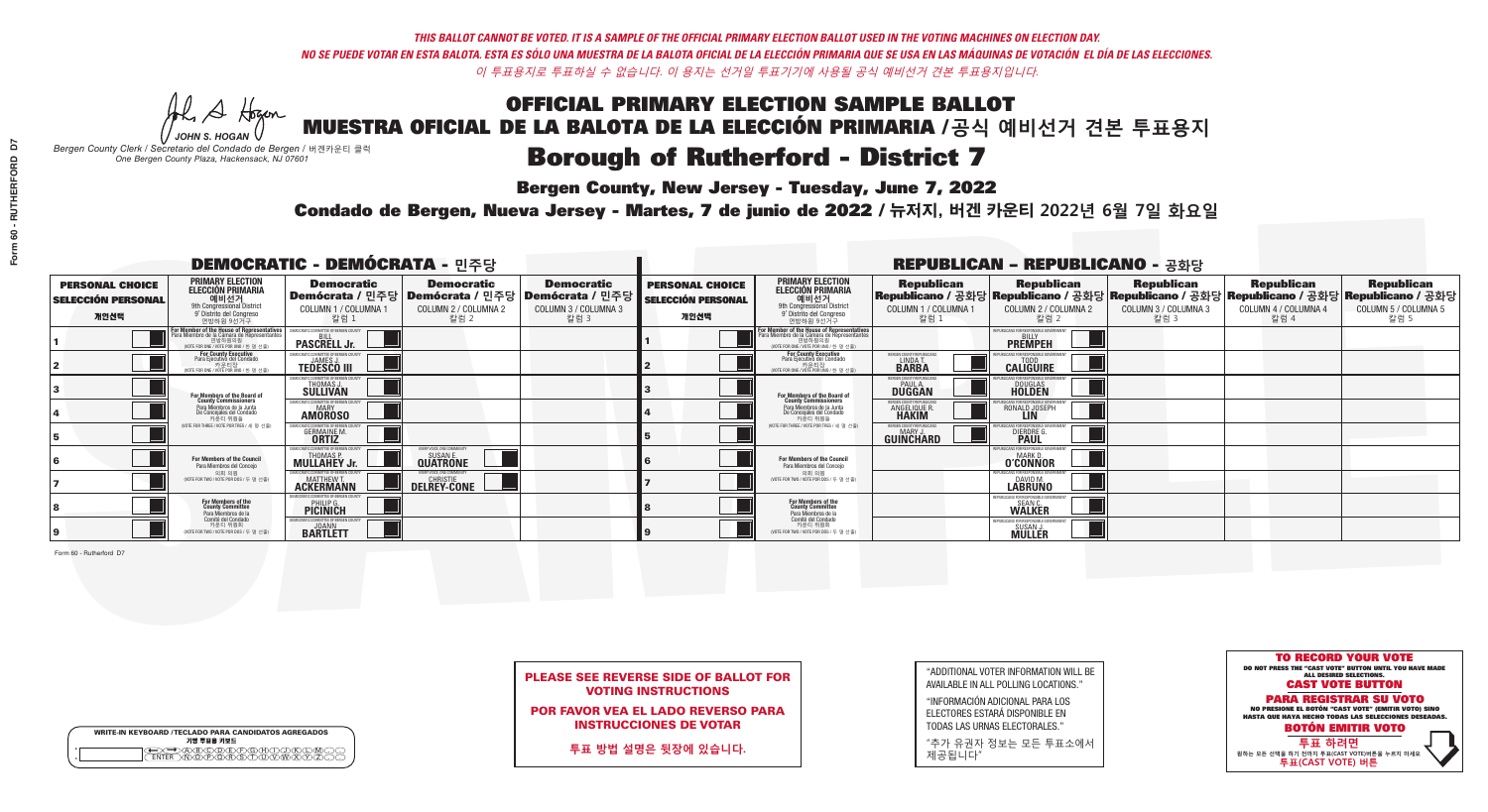### **Bergen County, New Jersey - Tuesday, June 7, 2022**

A Hogen *JOHN S. HOGAN*

|   | <b>WRITE-IN KEYBOARD /TECLADO PARA CANDIDATOS AGREGADOS</b><br>기명 투표용 키보드 |
|---|---------------------------------------------------------------------------|
| o | .)B)C)DE)F)G)H)                                                           |
| o | <u>እጅአል አል</u>                                                            |

*Bergen County Clerk / Secretario del Condado de Bergen /* 버겐카운티 클럭 *One Bergen County Plaza, Hackensack, NJ 07601*

### Condado de Bergen, Nueva Jersey - Martes, 7 de junio de 2022 / 뉴저지, 버겐 카운티 2022년 6월 7일 화요일 *One Bergen County Plaza, Hackensack, NJ 07601*



### PLEASE SEE REVERSE SIDE OF BALLOT FOR VOTING INSTRUCTIONS

POR FAVOR VEA EL LADO REVERSO PARA INSTRUCCIONES DE VOTAR

**투표 방법 설명은 뒷장에 있습니다.**

"ADDITIONAL VOTER INFORMATION WILL BE AVAILABLE IN ALL POLLING LOCATIONS."

"INFORMACIÓN ADICIONAL PARA LOS ELECTORES ESTARÁ DISPONIBLE EN TODAS LAS URNAS ELECTORALES."

"추가 유권자 정보는 모든 투표소에서 제공됩니다"

|                                                             |                                                                                                                                               | <b>DEMOCRATIC - DEMÓCRATA - 민주당</b>                                                  |                                                   |                                                                                                      | <b>REPUBLICAN - REPUBLICANO - 공화당</b>                       |                                                                                                                                               |                                                           |                                                                                                                                                |                                                   |                                                   |                                                   |  |
|-------------------------------------------------------------|-----------------------------------------------------------------------------------------------------------------------------------------------|--------------------------------------------------------------------------------------|---------------------------------------------------|------------------------------------------------------------------------------------------------------|-------------------------------------------------------------|-----------------------------------------------------------------------------------------------------------------------------------------------|-----------------------------------------------------------|------------------------------------------------------------------------------------------------------------------------------------------------|---------------------------------------------------|---------------------------------------------------|---------------------------------------------------|--|
| <b>PERSONAL CHOICE</b><br><b>SELECCIÓN PERSONAL</b><br>개인선택 | <b>PRIMARY ELECTION</b><br><b>ELECCIÓN PRIMARIA</b><br>예비선거<br>애 Omyressional District<br>9° Distrito del Congreso<br>연방하원 9선거구               | <b>Democratic</b><br>COLUMN 1 / COLUMNA 1<br>칼럼 :                                    | <b>Democratic</b><br>COLUMN 2 / COLUMNA 2<br>칼럼 2 | <b>Democratic</b><br>Demócrata / 민주당 Demócrata / 민주당 Demócrata / 민주당<br>COLUMN 3 / COLUMNA 3<br>칼럼 3 | <b>PERSONAL CHOICE</b><br><b>SELECCIÓN PERSONAL</b><br>개인선택 | <b>PRIMARY ELECTION</b><br>ELECCIÓN PRIMARIA<br>9th Congressional District<br>9° Distrito del Congreso<br>연방하원 9선거구                           | <b>Republican</b><br>COLUMN 1 / COLUMNA 1<br>칼럼           | <b>Republican</b><br>Republicano / 공화당 Republicano / 공화당 Republicano / 공화당 Republicano / 공화당 Republicano / 공화당<br>COLUMN 2 / COLUMNA 2<br>칼럼 2 | <b>Republican</b><br>COLUMN 3 / COLUMNA 3<br>칼럼 3 | <b>Republican</b><br>COLUMN 4 / COLUMNA 4<br>칼럼 4 | <b>Republican</b><br>COLUMN 5 / COLUMNA 5<br>칼럼 5 |  |
|                                                             | For Member of the House of Representatives<br>Para Miembro de la Cámara de Representantes<br>연방하원의원<br>(VOTE FOR ONE / VOTE POR UNO / 한 명 선출) | <b>PASCRELL Jr.</b>                                                                  |                                                   |                                                                                                      |                                                             | For Member of the House of Representatives<br>Para Miembro de la Cámara de Representantes<br>연방하원의원<br>(VOTE FOR ONE / VOTE POR UNO / 한 명 선출) |                                                           | PUBLICANS FOR RESPONSIBLE GOVERN<br><b>PREMPEH</b>                                                                                             |                                                   |                                                   |                                                   |  |
|                                                             | For County Executive<br>Para Ejecutivo del Condado<br>(VOTE FOR ONE / VOTE POR UNO / 한 명 선출)                                                  | JEMOCRATIC COMMITTEE OF BERGEN (<br><b>TEDESCO III</b>                               |                                                   |                                                                                                      |                                                             | For County Executive<br>Para Ejecutivo del Condado<br>카운티장<br>(VOTE FOR ONE / VOTE POR UNO / 한 명 선출)                                          | BERGEN COUNTY REPUBLICA<br>LINDA T.                       | <b>CALIGUIRE</b>                                                                                                                               |                                                   |                                                   |                                                   |  |
|                                                             | For Members of the Board of<br>County Commissioners                                                                                           | IOCRATIC COMMITTEE OF BERGEN COUN'<br><b>THOMAS J.</b><br><b>SULLIVAN</b>            |                                                   |                                                                                                      |                                                             | For Members of the Board of<br>County Commissioners                                                                                           | ERGEN COUNTY REPUBLICA<br><b>PAUL A.</b><br><b>DUGGAN</b> | <b>DOUGLAS</b>                                                                                                                                 |                                                   |                                                   |                                                   |  |
|                                                             | Para Miembros de la Junta<br>De Concejales del Condado<br>카운티 위원들                                                                             | <b><i>AOCRATIC COMMITTEE OF BERGEN COUNTY</i></b><br><b>AMOROSO</b>                  |                                                   |                                                                                                      |                                                             | Para Miembros de la Junta<br>De Concejales del Condado<br>카우티 위원들                                                                             | ERGEN COUNTY REPUBLICA!<br>ANGELIQUE R                    | RONALD JOSEPH                                                                                                                                  |                                                   |                                                   |                                                   |  |
|                                                             | NOTE FOR THREE / VOTE POR TRES / 세 명 선출)                                                                                                      | <b>TIC COMMITTEE OF BERGEN O</b><br><b>GERMAINE M.</b>                               |                                                   |                                                                                                      |                                                             | NOTE FOR THREE / VOTE POR TRES / 세 명 선출)                                                                                                      | ERGEN COUNTY REPUBLICANS<br><b>MARY J</b><br>GUINCHARD    | DIERDRE G                                                                                                                                      |                                                   |                                                   |                                                   |  |
|                                                             | For Members of the Council<br>Para Miembros del Conceio                                                                                       | <b>MULLAHEY Jr.</b>                                                                  | EVERY VOICE, ONE COMMUNIT<br><b>QUATRONE</b>      |                                                                                                      |                                                             | For Members of the Council<br>Para Miembros del Conceio                                                                                       |                                                           | : FOR RESPONSIBI E G(<br><b>MARKD</b><br><b>O'CONNOR</b>                                                                                       |                                                   |                                                   |                                                   |  |
|                                                             | 의회 의원<br>(VOTE FOR TWO / VOTE POR DOS / 두 명 선출)                                                                                               | <b>FMOCRATIC COMMITTEE OF BEBGEN COUNTY</b><br><b>MATTHEW T.</b><br><b>ACKERMANN</b> | VERY VOICE ONE COMMUNITY<br><b>DELREY-CONE</b>    |                                                                                                      |                                                             | 의회 의원<br>(VOTE FOR TWO / VOTE POR DOS / 두 명 선출)                                                                                               |                                                           | PUBLICANS FOR RESPONSIBLE GOV<br>DAVID M.                                                                                                      |                                                   |                                                   |                                                   |  |
|                                                             | For Members of the<br>County Committee<br>Para Miembros de la<br>Comité del Condado                                                           | MICHAEL J.                                                                           |                                                   |                                                                                                      |                                                             | For Members of the<br>County Committee<br>Para Miembros de la<br>Comité del Condado                                                           |                                                           | <b>NO PETITION FILED</b>                                                                                                                       |                                                   |                                                   |                                                   |  |
|                                                             | 카운티 위원회<br>(VOTE FOR TWO / VOTE POR DOS / 두 명 선출)                                                                                             | IOCRATIC COMMITTEE OF RERGEN C<br>ELEANOR P.                                         |                                                   |                                                                                                      |                                                             | 카운티 위원회<br>(VOTE FOR TWO / VOTE POR DOS / 두 명 선출)                                                                                             |                                                           | <b>NO PETITION FILED</b>                                                                                                                       |                                                   |                                                   |                                                   |  |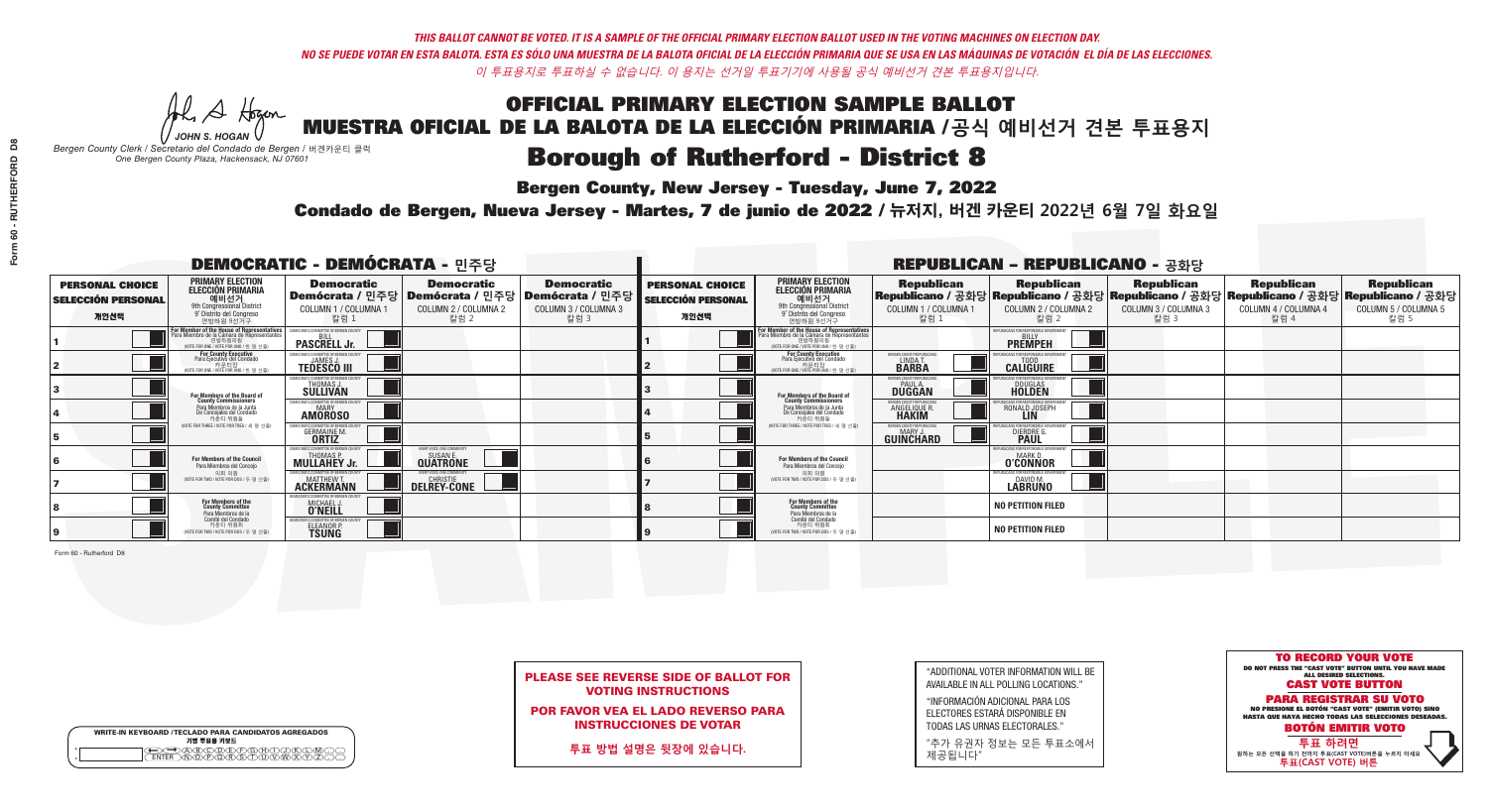A Hogen *JOHN S. HOGAN*

| <b>WRITE-IN KEYBOARD /TECLADO PARA CANDIDATOS AGREGADOS</b><br>기명 투표용 키보드 |  |
|---------------------------------------------------------------------------|--|
| )ABODDFGAN<br>៶៳៑៳ឝ៶៳៑៓ឨ៶ឨ៶ឨ៶                                             |  |

# OFFICIAL PRIMARY ELECTION SAMPLE BALLOT

MUESTRA OFICIAL DE LA BALOTA DE LA ELECCIÓN PRIMARIA /**공식 예비선거 견본 투표용지**

*Bergen County Clerk / Secretario del Condado de Bergen /* 버겐카운티 클럭 *One Bergen County Plaza, Hackensack, NJ 07601*

### **Borough of Rutherford - District 9**

**Bergen County, New Jersey - Tuesday, June 7, 2022** 



PLEASE SEE REVERSE SIDE OF BALLOT FOR VOTING INSTRUCTIONS

POR FAVOR VEA EL LADO REVERSO PARA INSTRUCCIONES DE VOTAR

**투표 방법 설명은 뒷장에 있습니다.**

"ADDITIONAL VOTER INFORMATION WILL BE AVAILABLE IN ALL POLLING LOCATIONS."

"INFORMACIÓN ADICIONAL PARA LOS ELECTORES ESTARÁ DISPONIBLE EN TODAS LAS URNAS ELECTORALES."

"추가 유권자 정보는 모든 투표소에서 제공됩니다"

Condado de Bergen, Nueva Jersey - Martes, 7 de junio de 2022 / 뉴저지, 버겐 카운티 2022년 6월 7일 화요일 *One Bergen County Plaza, Hackensack, NJ 07601*

|                                                             |                                                                                                                                                          | <b>DEMOCRATIC - DEMÓCRATA - 민주당</b>                                                   |                                                   |                                                                      | <b>REPUBLICAN - REPUBLICANO - 공화당</b>                       |                                                                                                                                               |                                                            |                                                                                                                                                |                                                   |                                                   |                                                   |
|-------------------------------------------------------------|----------------------------------------------------------------------------------------------------------------------------------------------------------|---------------------------------------------------------------------------------------|---------------------------------------------------|----------------------------------------------------------------------|-------------------------------------------------------------|-----------------------------------------------------------------------------------------------------------------------------------------------|------------------------------------------------------------|------------------------------------------------------------------------------------------------------------------------------------------------|---------------------------------------------------|---------------------------------------------------|---------------------------------------------------|
| <b>PERSONAL CHOICE</b><br><b>SELECCIÓN PERSONAL</b><br>개인선택 | <b>PRIMARY ELECTION</b><br><b>ELECCIÓN PRIMARIA</b><br>애비선거<br><sub>9th</sub> Congressional District<br><sup>9'</sup> Distrito del Congreso<br>연방하원 9선거구 | <b>Democratic</b><br>│Demócrata / 민주당│Demócrata / 민주당<br>COLUMN 1 / COLUMNA 1<br>칼럼 1 | <b>Democratic</b><br>COLUMN 2 / COLUMNA 2<br>칼럼 2 | <b>Democratic</b><br>Demócrata / 민주당<br>COLUMN 3 / COLUMNA 3<br>칼럼 3 | <b>PERSONAL CHOICE</b><br><b>SELECCIÓN PERSONAL</b><br>개인선택 | <b>PRIMARY ELECTION</b><br><b>ELECCIÓN PRIMARIA</b><br>예비선거<br>9th Congressional District<br>9° Distrito del Congreso<br>연방하워 9선거구            | <b>Republican</b><br>COLUMN 1 / COLUMNA 1<br>- 칼럼 1        | <b>Republican</b><br>Republicano / 공화당 Republicano / 공화당 Republicano / 공화당 Republicano / 공화당 Republicano / 공화당<br>COLUMN 2 / COLUMNA 2<br>참럼 2 | <b>Republican</b><br>COLUMN 3 / COLUMNA 3<br>칼럼 3 | <b>Republican</b><br>COLUMN 4 / COLUMNA 4<br>칼럼 4 | <b>Republican</b><br>COLUMN 5 / COLUMNA 5<br>칼럼 5 |
|                                                             | For Member of the House of Representatives<br>Para Miembro de la Cámara de Representantes<br>연방하원의원<br>(VOTE FOR ONE / VOTE POR UNO / 한 명 선출)            | DEMOCRATIC COMMITTEE OF BERGEN COUNTY<br><b>PASCRELL Jr.</b>                          |                                                   |                                                                      |                                                             | For Member of the House of Representatives<br>Para Miembro de la Cámara de Representantes<br>연방하원의원<br>(VOTE FOR ONE / VOTE POR UNO / 한 명 선출) |                                                            | PUBLICANS FOR RESPONSIBLE GOVERNMEN<br><b>PREMPEH</b>                                                                                          |                                                   |                                                   |                                                   |
|                                                             | For County Executive<br>Para Ejecutivo del Condado<br>WOTE FOR ONE / VOTE POR UNO / 한 명 선출)                                                              | EMOCRATIC COMMITTEE OF BERGEN COUNTY<br><b>TEDESCO III</b>                            |                                                   |                                                                      |                                                             | For County Executive<br>Para Ejecutivo del Condado<br>. 카운티장<br>(VOTE FOR ONE / VOTE POR UNO / 한 명 선출)                                        | BERGEN COUNTY REPUBLICAN<br>LINDAT.                        | <b>CALIGUIRE</b>                                                                                                                               |                                                   |                                                   |                                                   |
|                                                             | For Members of the Board of<br>County Commissioners                                                                                                      | EMOCRATIC COMMITTEE OF BERGEN COUN'<br>THOMAS J.                                      |                                                   |                                                                      |                                                             | For Members of the Board of<br>County Commissioners                                                                                           | ERGEN COUNTY REPUBLICAN<br><b>PAUL A.</b><br><b>DUGGAN</b> | DOUGLAS<br>HOLDEN                                                                                                                              |                                                   |                                                   |                                                   |
|                                                             | Para Miembros de la Junta<br>De Concejales del Condado<br>카운티 위원들                                                                                        | MOCRATIC COMMITTEE OF BERGEN COUNT<br><b>MARY</b><br><b>AMOROSO</b>                   |                                                   |                                                                      |                                                             | Para Miembros de la Junta<br>De Concejales del Condado<br>카운티 위원들                                                                             | ERGEN COUNTY REPUBLICAN<br>ANGELIQUE R.                    | : ENR RESPANSIRI E GAI<br>RONALD JOSEPH                                                                                                        |                                                   |                                                   |                                                   |
|                                                             | NOTE FOR THREE / VOTE POR TRES / 세 명 선출)                                                                                                                 | OCRATIC COMMITTEE OF BEBGEN CO<br><b>GERMAINE M</b><br><b>ORTIZ</b>                   |                                                   |                                                                      |                                                             | NOTE FOR THREE / VOTE POR TRES / 세 명 선출                                                                                                       | ERGEN COUNTY REPUBLICANS<br>MARY.<br>GUINCHARD             | FOR RESPONSIBLE O<br><b>DIERDRE</b>                                                                                                            |                                                   |                                                   |                                                   |
|                                                             | For Members of the Council<br>Para Miembros del Concejo                                                                                                  | <b>MULLAHEY Jr.</b>                                                                   | VERY VOICE, ONE COMMUNITY<br><b>QUATRONE</b>      |                                                                      |                                                             | For Members of the Council<br>Para Miembros del Concejo                                                                                       |                                                            | <b>O'CONNOR</b>                                                                                                                                |                                                   |                                                   |                                                   |
|                                                             | 의회 의원<br>(VOTE FOR TWO / VOTE POR DOS / 두 명 선출)                                                                                                          | <b>ACKERMANN</b>                                                                      | <b>DELREY-CONE</b>                                |                                                                      |                                                             | 의회 의원<br>NOTE FOR TWO / VOTE POR DOS / 두 명 선출)                                                                                                |                                                            | PUBLICANS FOR RESPONSIBLE GOVE<br><b>LABRUNO</b>                                                                                               |                                                   |                                                   |                                                   |
|                                                             | For Members of the<br>County Committee<br>Para Miembros de la<br>Comité del Condado                                                                      | <b>SPANARKEL</b>                                                                      |                                                   |                                                                      |                                                             | For Members of the<br>County Committee<br>Para Miembros de la<br>Comité del Condado                                                           |                                                            | REPUBLICANS FOR RESPONSIBLE GOVER!<br><b>HENNESSEY</b>                                                                                         |                                                   |                                                   |                                                   |
|                                                             | 카운티 위원회<br>(VOTE FOR TWO / VOTE POR DOS / 두 명 선출)                                                                                                        | STEPHANIE N.                                                                          |                                                   |                                                                      |                                                             | 카운티 위원회<br>(VOTE FOR TWO / VOTE POR DOS / 두 명 선출)                                                                                             |                                                            | PUBLICANS FOR RESPONSIBLE GOVERNMENT<br><b>NATASHA</b><br><b>DIGENIO</b>                                                                       |                                                   |                                                   |                                                   |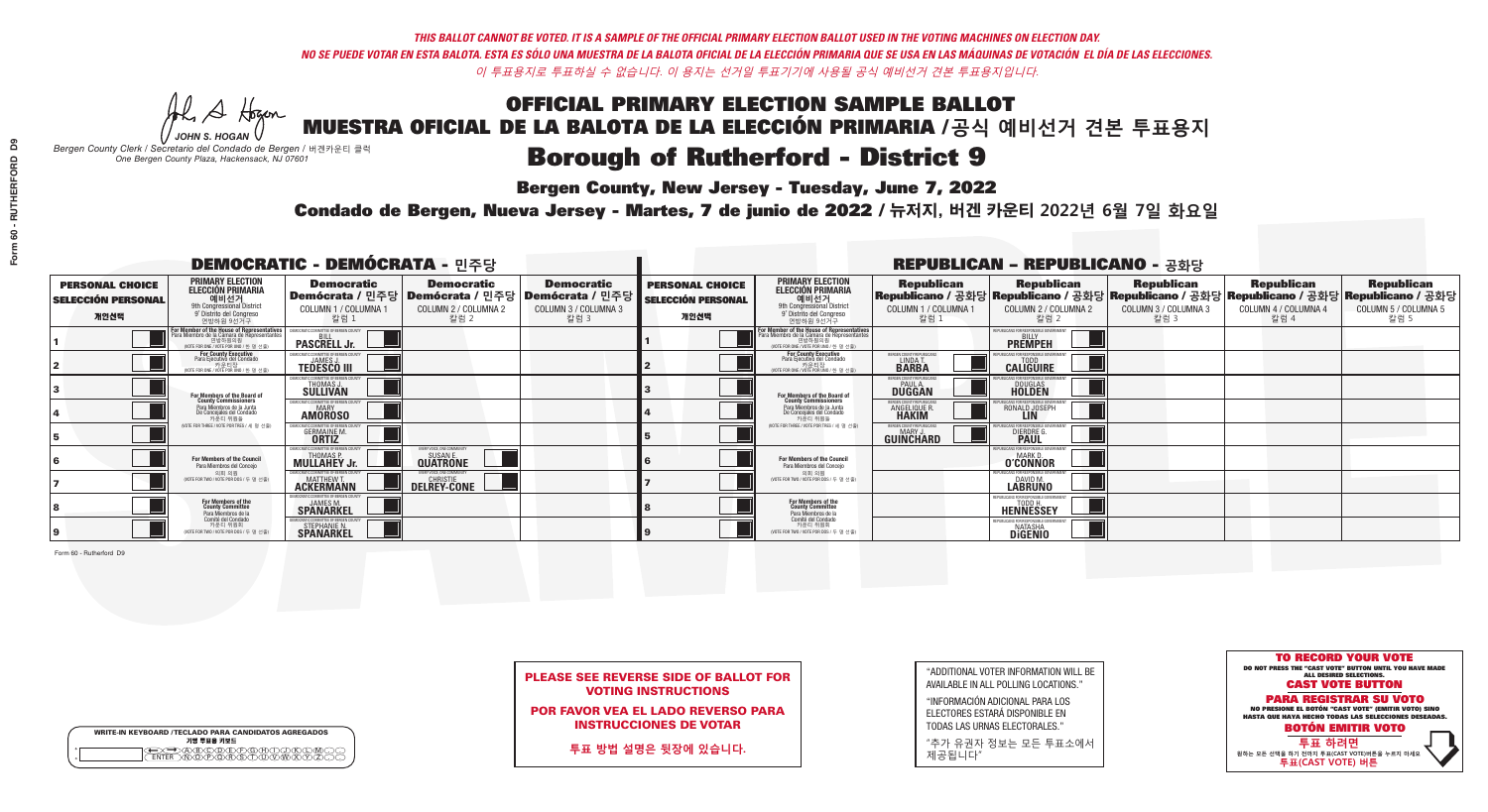A Hogen

**Bergen County, New Jersey - Tuesday, June 7, 2022** 

| <b>WRITE-IN KEYBOARD /TECLADO PARA CANDIDATOS AGREGADOS</b><br>기명 투표용 키보드 |  |
|---------------------------------------------------------------------------|--|
| )(B)C)(D)(E)(F)(G)(H)(<br>o<br>ほうぶる<br>$\circ$                            |  |

*JOHN S. HOGAN Bergen County Clerk / Secretario del Condado de Bergen /* 버겐카운티 클럭 *One Bergen County Plaza, Hackensack, NJ 07601*

Condado de Bergen, Nueva Jersey - Martes, 7 de junio de 2022 / 뉴저지, 버겐 카운티 2022년 6월 7일 화요일 *One Bergen County Plaza, Hackensack, NJ 07601*



PLEASE SEE REVERSE SIDE OF BALLOT FOR VOTING INSTRUCTIONS

POR FAVOR VEA EL LADO REVERSO PARA INSTRUCCIONES DE VOTAR

**투표 방법 설명은 뒷장에 있습니다.**

| "ADDITIONAL VOTER INFORMATION WILL BE |
|---------------------------------------|
| AVAILABLE IN ALL POLLING LOCATIONS."  |

"INFORMACIÓN ADICIONAL PARA LOS ELECTORES ESTARÁ DISPONIBLE EN TODAS LAS URNAS ELECTORALES."

"추가 유권자 정보는 모든 투표소에서 제공됩니다"

|                                                             |                                                                                                                                               | <b>DEMOCRATIC - DEMÓCRATA - 민주당</b>                                                      |                                                   |                                                                      | <b>REPUBLICAN - REPUBLICANO - 공화당</b>                       |                                                                                                                                              |                                                                      |                                                                                                                                                  |                                                   |                                                   |                                                   |
|-------------------------------------------------------------|-----------------------------------------------------------------------------------------------------------------------------------------------|------------------------------------------------------------------------------------------|---------------------------------------------------|----------------------------------------------------------------------|-------------------------------------------------------------|----------------------------------------------------------------------------------------------------------------------------------------------|----------------------------------------------------------------------|--------------------------------------------------------------------------------------------------------------------------------------------------|---------------------------------------------------|---------------------------------------------------|---------------------------------------------------|
| <b>PERSONAL CHOICE</b><br><b>SELECCIÓN PERSONAL</b><br>개인선택 | <b>PRIMARY ELECTION</b><br>ELECCIÓN PRIMARIA<br>예비선거<br><sup>예비선거</sup><br><sup>9</sup> Distrito del Congreso<br>연방하원 9선거구                    | <b>Democratic</b><br>  Demócrata / 민주당   Demócrata / 민주당<br>COLUMN 1 / COLUMNA 1<br>칼럼 1 | <b>Democratic</b><br>COLUMN 2 / COLUMNA 2<br>칼럼 2 | <b>Democratic</b><br>Demócrata / 민주당<br>COLUMN 3 / COLUMNA 3<br>칼럼 3 | <b>PERSONAL CHOICE</b><br><b>SELECCIÓN PERSONAL</b><br>개인선택 | <b>PRIMARY ELECTION</b><br>ELECCIÓN PRIMARIA<br>예비선거<br><sup>9th</sup> Congressional District<br>9° Distrito del Congreso<br>연방하원 9선거구       | <b>Republican</b><br>COLUMN 1 / COLUMNA 1<br>칼럼 1                    | <b>Republican</b><br>Republicano / 공화당 Republicano / 공화당 Republicano / 공화당 Republicano / 공화당 Republicano / 공화당<br>COLUMN 2 / COLUMNA 2<br>_ 칼럼 2 | <b>Republican</b><br>COLUMN 3 / COLUMNA 3<br>칼럼 3 | <b>Republican</b><br>COLUMN 4 / COLUMNA 4<br>칼럼 4 | <b>Republican</b><br>COLUMN 5 / COLUMNA 5<br>칼럼 5 |
|                                                             | For Member of the House of Representatives<br>Para Miembro de la Cámara de Representantes<br>연방하원의원<br>(VOTE FOR ONE / VOTE POR UNO / 한 명 선출) | DEMOCRATIC COMMITTEE OF BERGEN COUNTY<br><b>PASCRELL Jr.</b>                             |                                                   |                                                                      |                                                             | For Member of the House of Representatives<br>Para Miembro de la Cámara de Representantes<br>연방하원의원<br>(VOTE FOR ONE / VOTE POR UNO / 한 명 선출 |                                                                      | PUBLICANS FOR RESPONSIBLE GOVERNMEN<br><b>PREMPEH</b>                                                                                            |                                                   |                                                   |                                                   |
|                                                             | For County Executive<br>Para Ejecutivo del Condado<br>가운티장<br>(VOTE FOR ONE / VOTE POR UNO / 한 명 선출)                                          | EMOCRATIC COMMITTEE OF BERGEN COUNTY<br><b>TEDESCO III</b>                               |                                                   |                                                                      |                                                             | <b>For County Executive</b><br>Para Ejecutivo del Condado<br>. 카운티장<br>(VOTE FOR ONE / VOTE POR UNO / 한 명 선출)                                | BERGEN COUNTY REPUBLICAN<br><b>LINDAT</b><br><b>BARBA</b>            | <b>CALIGUIRE</b>                                                                                                                                 |                                                   |                                                   |                                                   |
|                                                             | For Members of the Board of<br>County Commissioners                                                                                           | MOCRATIC COMMITTEE OF BERGEN COUNTY<br>THOMAS J.                                         |                                                   |                                                                      |                                                             | For Members of the Board of<br>County Commissioners                                                                                          | ERGEN COUNTY REPUBLICAN<br><b>PAUL A.</b><br><b>DUGGAN</b>           | DOUGLAS<br>HOLDEN                                                                                                                                |                                                   |                                                   |                                                   |
|                                                             | Para Miembros de la Junta<br>De Concejales del Condado<br>카우티 위원들                                                                             | MOCRATIC COMMITTEE OF BERGEN COUNTY<br><b>MARY</b><br><b>AMOROSO</b>                     |                                                   |                                                                      |                                                             | Para Miembros de la Junta<br>De Concejales del Condado<br>카운티 위원들                                                                            | <b>RGEN COUNTY REPUBLICAN:</b><br><b>ANGELIQUE R</b><br><b>HAKIM</b> | RONALD JOSEPH                                                                                                                                    |                                                   |                                                   |                                                   |
|                                                             | (VOTE FOR THREE / VOTE POR TRES / 세 명 선출)                                                                                                     | <i>A</i> OCRATIC COMMITTEE OF BERGEN COL<br><b>GERMAINE M.</b><br><b>ORTIZ</b>           |                                                   |                                                                      |                                                             | (VOTE FOR THREE / VOTE POR TRES / 세 명 선출                                                                                                     | BERGEN COUNTY REPUBLICANS<br>MARY J<br>GUINCHARD                     | <b>FOR RESPONSIBLE GO</b><br><b>DIERDRE</b>                                                                                                      |                                                   |                                                   |                                                   |
|                                                             | For Members of the Council<br>Para Miembros del Concejo                                                                                       | EMOCRATIC COMMITTEE OF BERGEN CO<br><b>MULLAHEY Jr.</b>                                  | :VERY VOICE. ONE COMMUNITY<br><b>QUATRONE</b>     |                                                                      |                                                             | For Members of the Council<br>Para Miembros del Concejo                                                                                      |                                                                      | 'UBI ICANS FOR RESPONSIBI E GO<br><b>O'CONNOR</b>                                                                                                |                                                   |                                                   |                                                   |
|                                                             | 의회 의원<br>(VOTE FOR TWO / VOTE POR DOS / 두 명 선출)                                                                                               | EMOCRATIC COMMITTEE OF BERGEN COUNTY<br><b>ACKERMANN</b>                                 | <b>DELREY-CONE</b>                                |                                                                      |                                                             | 의회 의원<br>(VOTE FOR TWO / VOTE POR DOS / 두 명 선출)                                                                                              |                                                                      | EPUBLICANS FOR RESPONSIBLE GOVERNMEN<br>DAVID M.                                                                                                 |                                                   |                                                   |                                                   |
|                                                             | For Members of the<br>County Committee<br>Para Miembros de la<br>Comité del Condado                                                           | MOCRATIC COMMITTEE OF BERGEN COUNT<br><b>GOODWIN</b>                                     |                                                   |                                                                      |                                                             | For Members of the<br>County Committee<br>Para Miembros de la<br>Comité del Condado                                                          |                                                                      | <b>NO PETITION FILED</b>                                                                                                                         |                                                   |                                                   |                                                   |
|                                                             | 카운티 위원회<br>(VOTE FOR TWO / VOTE POR DOS / 두 명 선출)                                                                                             | EMOCRATIC COMMITTEE OF BERGEN COUNT<br><b>DENISE</b><br><b>ROSS</b>                      |                                                   |                                                                      |                                                             | 카운티 위원회<br>WOTE FOR TWO / VOTE POR DOS / 두 명 선출)                                                                                             |                                                                      | <b>NO PETITION FILED</b>                                                                                                                         |                                                   |                                                   |                                                   |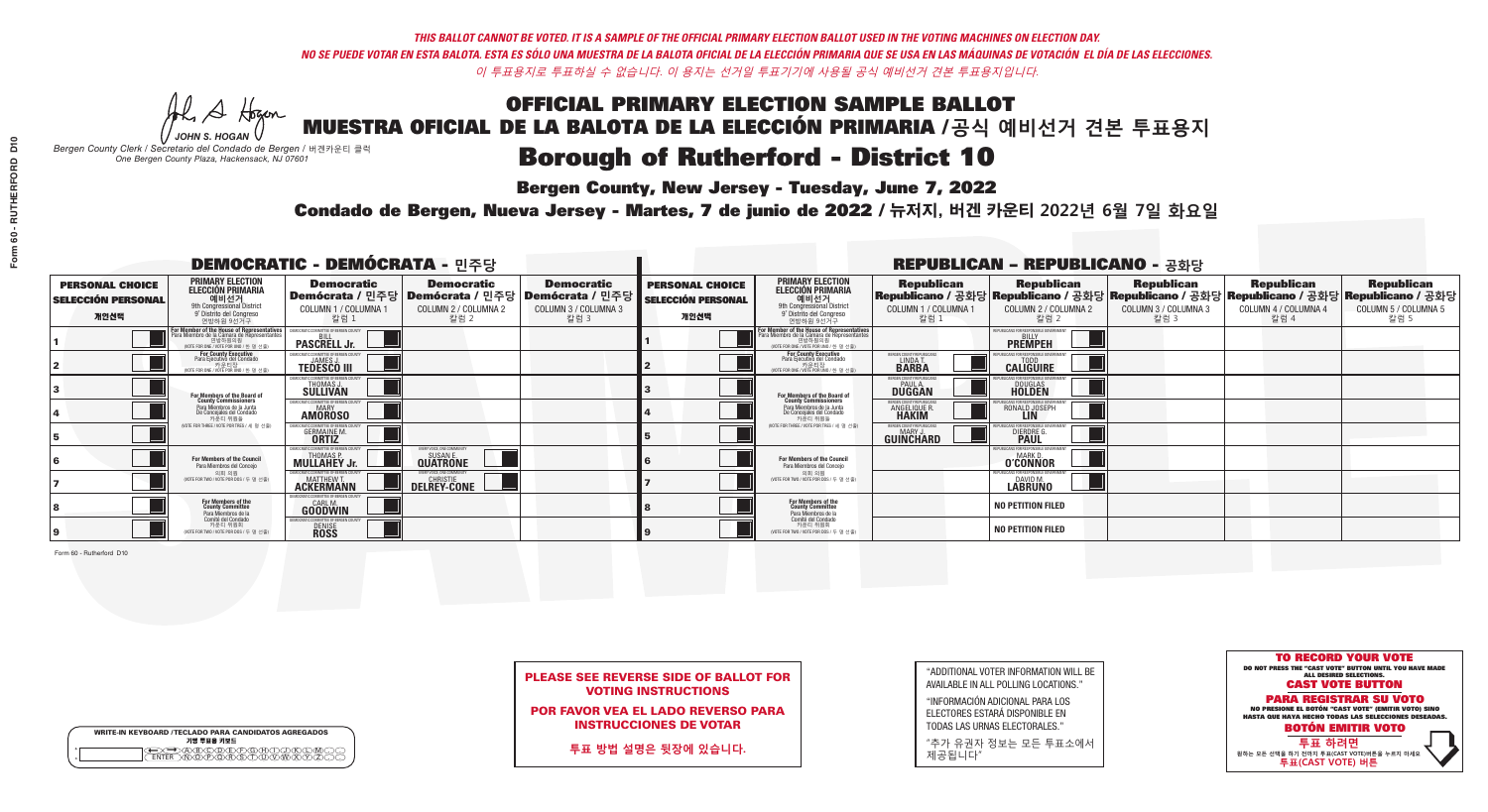A Hogen

**Bergen County, New Jersey - Tuesday, June 7, 2022** 

| <b>WRITE-IN KEYBOARD /TECLADO PARA CANDIDATOS AGREGADOS</b><br>기명 투표용 키보드 |  |
|---------------------------------------------------------------------------|--|
| 70B/C/D/E/F/G/HX                                                          |  |

*JOHN S. HOGAN Bergen County Clerk / Secretario del Condado de Bergen /* 버겐카운티 클럭 *One Bergen County Plaza, Hackensack, NJ 07601*

Condado de Bergen, Nueva Jersey - Martes, 7 de junio de 2022 / 뉴저지, 버겐 카운티 2022년 6월 7일 화요일 *One Bergen County Plaza, Hackensack, NJ 07601*



PLEASE SEE REVERSE SIDE OF BALLOT FOR VOTING INSTRUCTIONS

POR FAVOR VEA EL LADO REVERSO PARA INSTRUCCIONES DE VOTAR

**투표 방법 설명은 뒷장에 있습니다.**

"ADDITIONAL VOTER INFORMATION WILL BE AVAILABLE IN ALL POLLING LOCATIONS."

"INFORMACIÓN ADICIONAL PARA LOS ELECTORES ESTARÁ DISPONIBLE EN TODAS LAS URNAS ELECTORALES."

"추가 유권자 정보는 모든 투표소에서 제공됩니다"

| <b>DEMOCRATIC - DEMÓCRATA - 민주당</b>                         |                                                                                                                                                       |                                                                     |                                                                                       |                                                                        | <b>REPUBLICAN - REPUBLICANO - 공화당</b>                       |                                                                                                                                               |                                                               |                                                                  |                                                                                                                                                |                                                   |                                                   |  |
|-------------------------------------------------------------|-------------------------------------------------------------------------------------------------------------------------------------------------------|---------------------------------------------------------------------|---------------------------------------------------------------------------------------|------------------------------------------------------------------------|-------------------------------------------------------------|-----------------------------------------------------------------------------------------------------------------------------------------------|---------------------------------------------------------------|------------------------------------------------------------------|------------------------------------------------------------------------------------------------------------------------------------------------|---------------------------------------------------|---------------------------------------------------|--|
| <b>PERSONAL CHOICE</b><br><b>SELECCIÓN PERSONAL</b><br>개인선택 | <b>PRIMARY ELECTION</b><br><b>ELECCIÓN PRIMARIA</b><br>예비선거<br>9th Congressional District<br>9° Distrito del Congreso<br>연방하원 9선거구                    | <b>Democratic</b><br>COLUMN 1 / COLUMNA 1<br>칼럼 1                   | <b>Democratic</b><br>│Demócrata / 민주당│Demócrata / 민주당<br>COLUMN 2 / COLUMNA 2<br>칼럼 2 | <b>Democratic</b><br>Demócrata / 민주당  <br>COLUMN 3 / COLUMNA 3<br>칼럼 3 | <b>PERSONAL CHOICE</b><br><b>SELECCIÓN PERSONAL</b><br>개인선택 | <b>PRIMARY ELECTION</b><br>ELECCIÓN PRIMARIA<br>예비선거<br>9th Congressional District<br>9° Distrito del Congreso<br>연방하워 9선거구                   | <b>Republican</b><br>COLUMN 1 / COLUMNA 1<br>칼럼 :             | <b>Republican</b><br>COLUMN 2 / COLUMNA 2<br>칼럼                  | <b>Republican</b><br>Republicano / 공화당 Republicano / 공화당 Republicano / 공화당 Republicano / 공화당 Republicano / 공화당<br>COLUMN 3 / COLUMNA 3<br>칼럼 3 | <b>Republican</b><br>COLUMN 4 / COLUMNA 4<br>칼럼 4 | <b>Republican</b><br>COLUMN 5 / COLUMNA 5<br>칼럼 5 |  |
|                                                             | <b>For Member of the House of Representatives<br/>Para Miembro de la Cámara de Representantes</b><br>연방하원의원<br>(VOTE FOR ONE / VOTE POR UNO / 한 명 선출) | EMOCRATIC COMMITTEE OF BERGEN COUNT<br><b>PASCRELL Jr.</b>          |                                                                                       |                                                                        |                                                             | For Member of the House of Representatives<br>Para Miembro de la Cámara de Representantes<br>연방하원의원<br>(VOTE FOR ONE / VOTE POR UNO / 한 명 선출) |                                                               | PUBLICANS FOR RESPONSIBLE GOVERNMI<br><b>PREMPEH</b>             |                                                                                                                                                |                                                   |                                                   |  |
|                                                             | For County Executive<br>Para Ejecutivo del Condado<br>. 카운티장<br>(VOTE FOR ONE / VOTE POR UNO / 한 명 선출)                                                | FMOCRATIC COMMITTEE OF BERGEN COUNTY<br><b>TEDESCO III</b>          |                                                                                       |                                                                        |                                                             | For County Executive<br>Para Ejecutivo del Condado<br>7 카운티장<br>(VOTE FOR ONE / VOTE POR UNO / 한 명 선출)                                        | BERGEN COUNTY REPUBLICAN<br>LINDA T.                          | <b>CALIGUIRE</b>                                                 |                                                                                                                                                |                                                   |                                                   |  |
|                                                             | For Members of the Board of<br>County Commissioners                                                                                                   | EMOCRATIC COMMITTEE OF BERGEN COUNTY<br>THOMAS J<br><b>SÜLLIVAN</b> |                                                                                       |                                                                        |                                                             | For Members of the Board of<br>County Commissioners                                                                                           | ERGEN COUNTY REPUBLICAN<br><b>DUGGAN</b>                      | <b>DOUGLAS</b><br><b>HOLDEN</b>                                  |                                                                                                                                                |                                                   |                                                   |  |
|                                                             | Para Miembros de la Junta<br>De Concejales del Condado<br>카우티 위원들                                                                                     | MOCRATIC COMMITTEE OF BERGEN COUNTY<br>MARY<br><b>AMOROSO</b>       |                                                                                       |                                                                        |                                                             | Para Miembros de la Junta<br>De Concejales del Condado<br>카우티 위원들                                                                             | ERGEN COUNTY REPUBLICAN<br><b>ANGELIQUE R</b><br><b>HAKIM</b> | RONALD JOSEPH                                                    |                                                                                                                                                |                                                   |                                                   |  |
|                                                             | (VOTE FOR THREE / VOTE POR TRES / 세 명 선출)                                                                                                             | OCRATIC COMMITTEE OF BERGEN C<br><b>GERMAINE M</b><br><b>ORTIZ</b>  |                                                                                       |                                                                        |                                                             | NOTE FOR THREE / VOTE POR TRES / 세 명 선출!                                                                                                      | BERGEN COUNTY REPUBLICANS<br>MARY .I<br>GUINCHARD             | FOR RESPONSIBLE GO<br><b>DIERDRE</b>                             |                                                                                                                                                |                                                   |                                                   |  |
|                                                             | For Members of the Council<br>Para Miembros del Concejo                                                                                               | EMOCRATIC COMMITTEE OF BERGEN CO<br><b>MULLAHEY Jr.</b>             | VERY VOICE. ONE COMMUNITY<br><b>QUATRONE</b>                                          |                                                                        |                                                             | For Members of the Council<br>Para Miembros del Conceio                                                                                       |                                                               | PUBLICANS FOR RESPONSIBLE GO<br><b>MARK D</b><br><b>O'CONNOR</b> |                                                                                                                                                |                                                   |                                                   |  |
|                                                             | 의회 의원<br>NOTE FOR TWO / VOTE POR DOS / 두 명 선출                                                                                                         | <b>FMOCRATIC COMMITTEE OF BERGEN COUNT</b><br><b>ACKERMANN</b>      | VERY VOICE. ONE COMMUNITY<br><b>DELREY-CONE</b>                                       |                                                                        |                                                             | 의회 의원<br>NOTE FOR TWO / VOTE POR DOS / 두 명 선출)                                                                                                |                                                               | EPUBLICANS FOR RESPONSIBLE GOVERNMEN<br>DAVID M.                 |                                                                                                                                                |                                                   |                                                   |  |
|                                                             | For Members of the<br>County Committee<br>Para Miembros de la<br>Comité del Condado                                                                   | AOCRATIC COMMITTEE OF RERGEN COLINT<br><b>JOSEPH</b>                |                                                                                       |                                                                        |                                                             | For Members of the<br>County Committee<br>Para Miembros de la<br>Comité del Condado                                                           |                                                               | <b>NO PETITION FILED</b>                                         |                                                                                                                                                |                                                   |                                                   |  |
|                                                             | 카운티 위원회<br>(VOTE FOR TWO / VOTE POR DOS / 두 명 선출)                                                                                                     | EMOCRATIC COMMITTEE OF BERGEN COUNT<br><b>QUATRONE</b>              |                                                                                       |                                                                        |                                                             | 카운티 위원회<br>WOTE FOR TWO / VOTE POR DOS / 두 명 선출)                                                                                              |                                                               | <b>NO PETITION FILED</b>                                         |                                                                                                                                                |                                                   |                                                   |  |